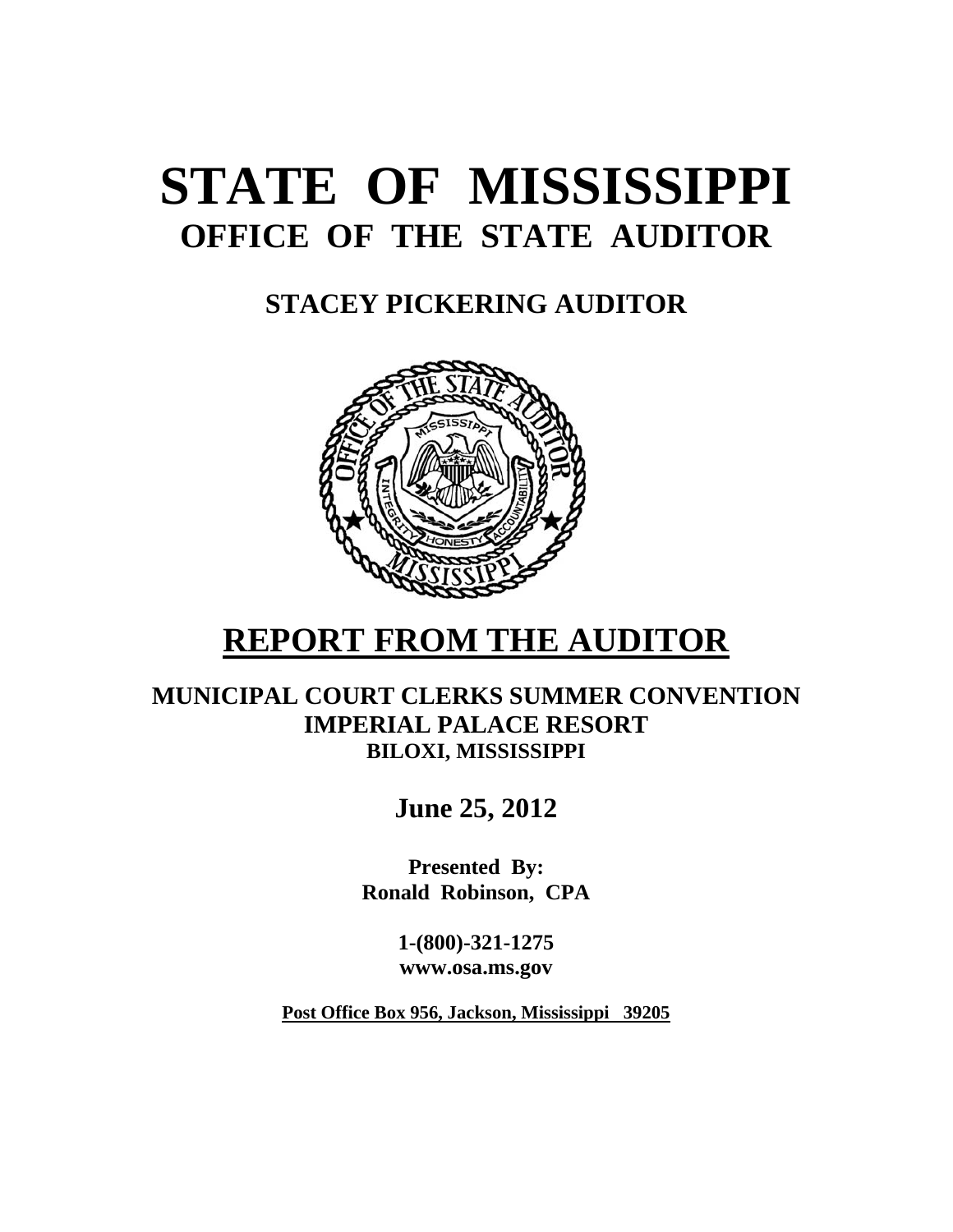# **PROGRAM INFORMATION**

- **OBJECTIVES: The objective of this program is to educate participants about their legal responsibilities and personal liability when exercising duties related to expending public funds and managing public property. With emphasis on accounting for and substantiating activities.**
- **HOURS: Presentation time will be approximately 3 hours.**

#### **FIELD OF STUDY:**

#### **Accounting and Auditing**

**INSTRUCTOR: The instructor is the primary author of the presented written material.** 

#### **PROGRAM MATERIAL:**

 **The written material represents requirements of the State Auditor's Office as the agency authorized by state law to prescribe accounting and auditing procedures. All program material is reviewed by the Department of Technical Assistance, State Auditor's Office. See program cover page for telephone number, address, website and additional information.** 

#### **INSTRUCTIONAL METHOD:**

 **Program will be presented orally and supported by detailed written material to coincide with presentation.** 

**EVALUATION: Through out the program the instructor will recap presented material; and participates will be given opportunity to ask questions, comment and evaluate understanding. Participates may contact the State Auditor's Office (Technical Assistance) to ask additional questions, further comment on, and offer additional evaluate the program.**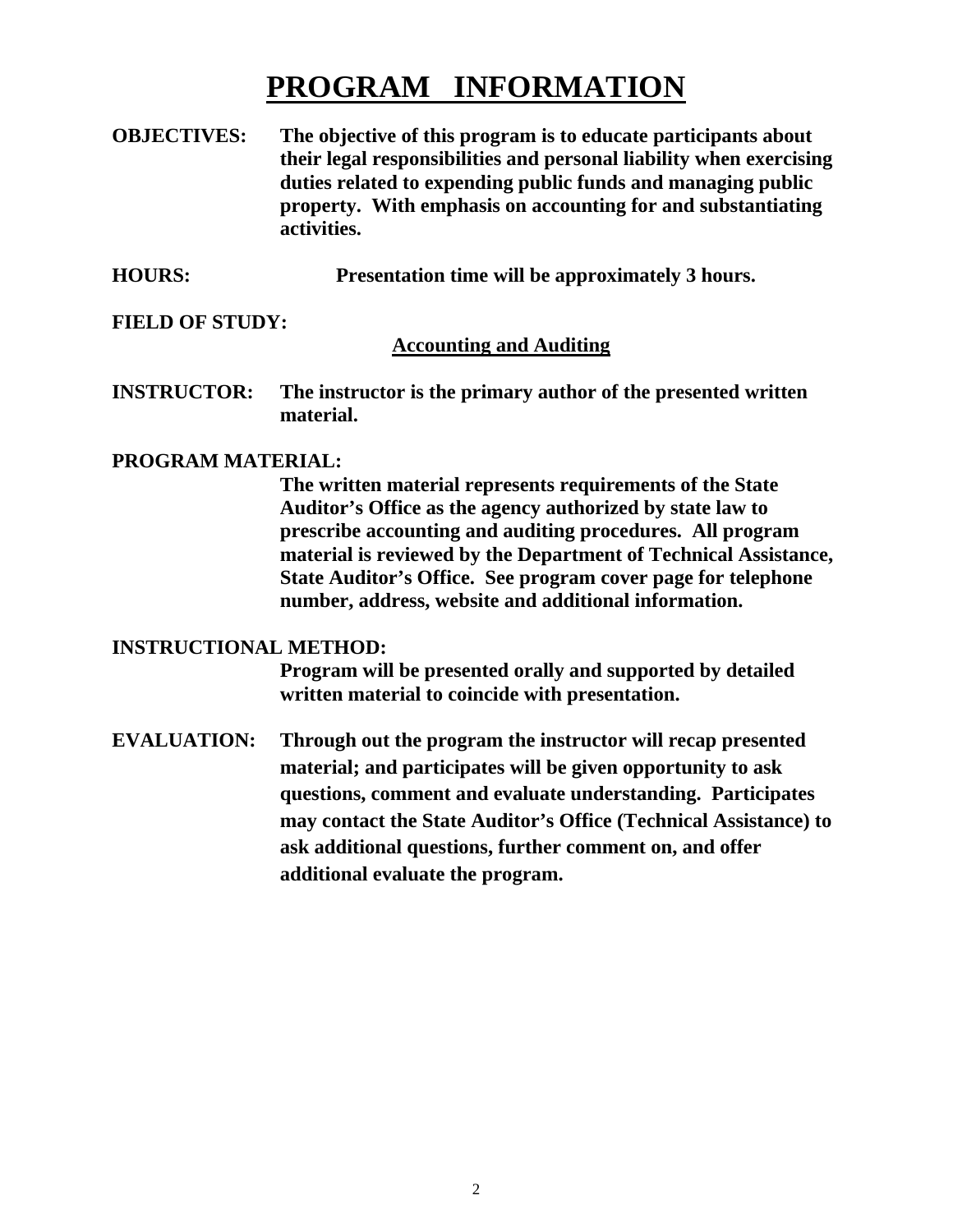**TABLE OF CONTENTS** 

|      |                |                                              | <b>PAGE</b> |
|------|----------------|----------------------------------------------|-------------|
| I.   |                | <b>INTERNET WEB SITES</b>                    | 4           |
| П.   |                | <b>SELECTED NEW LEGISLATION - 2012</b>       | 5           |
| III. |                | <b>STATE ASSESSMENTS AND FINE PROCEDURES</b> |             |
|      | $\mathbf{A}$ . | <b>INCREASED UNIFORM ASSESSMENTS</b>         | 15 to 16    |
|      | <b>B.</b>      | <b>COMPULSORY MOTOR VEHICLE INSURANCE</b>    |             |
|      |                | <b>CRIMINAL FINE</b>                         | 25          |
|      |                | <b>CIVIL PENALTY</b>                         | 26          |
|      | $\mathbf{C}$ . | <b>REGULATIONS</b>                           | 27          |
|      | D.             | NEW SETTLEMENT FORM                          | 31          |
|      |                | <b>DFA FORM</b>                              | 31          |
|      |                | <b>DPS FORM</b>                              | 33          |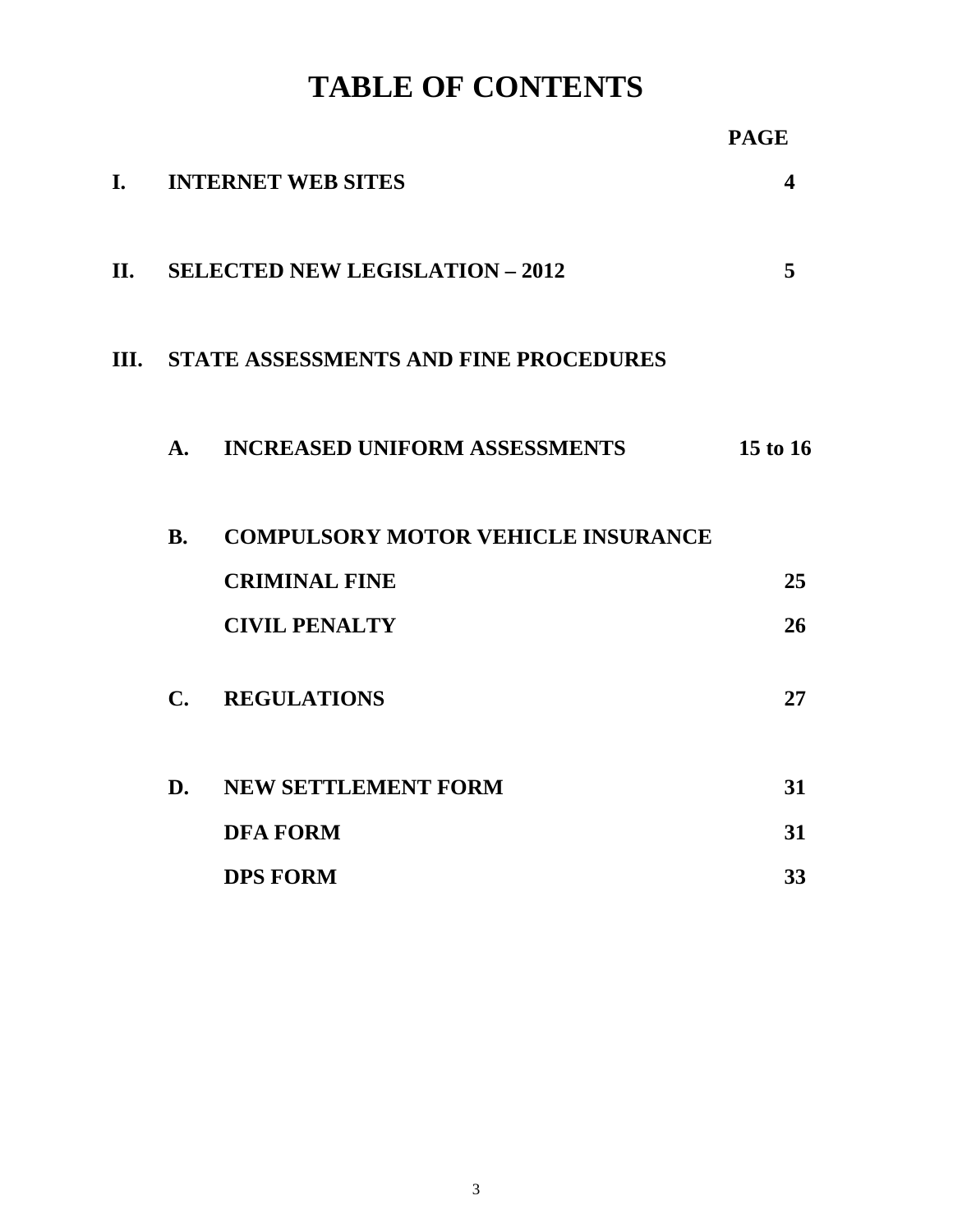# **I. INTERNET WORLD WIDE WEB SITES**

| <b>LEGISLATIVE BILLS:</b>         | http://billstatus.ls.state.ms.us/                                         |
|-----------------------------------|---------------------------------------------------------------------------|
| <b>MISSISSIPPI CODE:</b>          | http://www.sos.ms.gov/images/interface/header2.jpg                        |
| <b>ATTORNEY GENERAL OPINIONS:</b> | http://www.agopin.state.ms.us                                             |
| ETHICS COMMISSION OPINIONS:       | http://www.ethics.state.ms.us/ethics/ethics.nsf/AdvisoryOpinions?OpenForm |
| DFA TRAVEL REGULATIONS:           | http://www.dfa.state.ms.us/Purchasing/Home.html                           |
| <b>STATE AUDITOR'S OFFICE:</b>    | www.osa.ms.gov                                                            |
| <b>ARCHIVES RECORDS:</b>          | http://mdah.state.ms.us/                                                  |
| <b>STATE RETIREMENT SYSTEM:</b>   | http://www.pers.state.ms.us/                                              |
| STATE OF MISSISSIPPI:             | http://www.new.ms.gov/Pages/PortalHome.aspx                               |
| <b>MISS. STATE PUBLICATIONS</b>   | http://msucares.com/community/governmental/                               |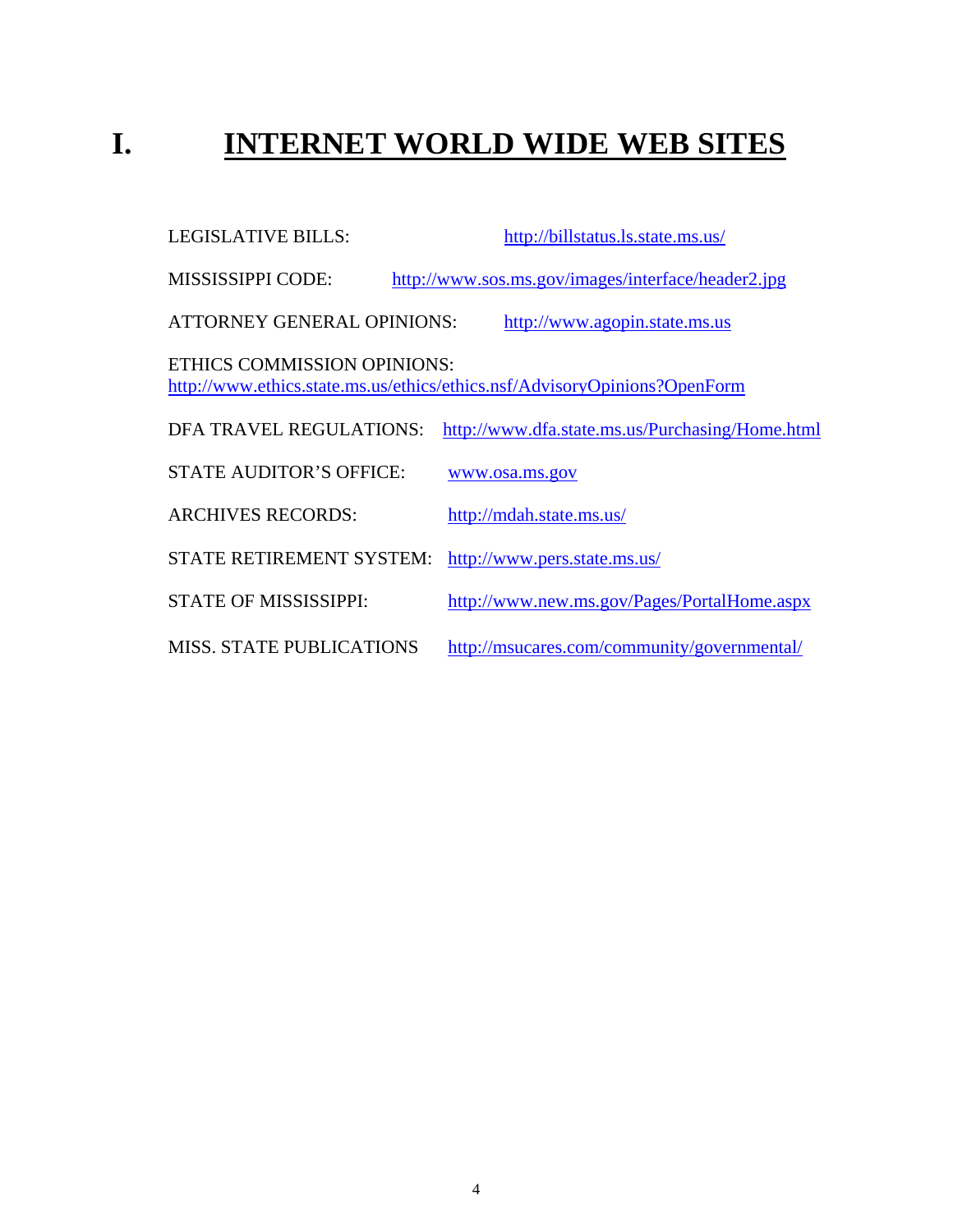# **II. SELECTED NEW LEGISLATION 2012**

# **[First Impressions]**

# **HOW TO TRACK NEW LEGISLATION ON THE INTERNET.**

**GO TO: http://billstatus.ls.state.ms.us/**

UNDER "BILL STATUS": SELECT "All Measures (NOT DEAD)"

AT THIS POINT YOU WIL SEE A LIST OF BILLS THAT PASSED INTO LAW.

# **SELECTED LEGISLATION TO BE AWARE OF.**

#### **House Bill 16 (July 1, 2012) – Crime – Sex Crimes Against Minors**

Creates Sec. 97-5-51 to require mandatory reporting of defined sex crimes against minors (under 16 years of age). First offense is a misdemeanor with an up to \$ 500 fine, second offense is a misdemeanor with a fine up to \$ 1,000 and/or up to 30 days in jail, and third or subsequent offense is a misdemeanor with a fine up to \$ 5,000 and/or up to one year in jail.

#### **House Bill 97 (July 1, 2012) – Victims Compensation**

Technical Revisions.

#### **House Bill 159 (July 1, 2012) – Domestic Violence Confidentiality Program**  Technical Revisions.

#### **House Bill 353 (July 1, 2012 – Deceiving Firearms Dealer**

Creates a new law to impose a felony for deceiving a firearms dealer into selling a weapon under circumstances that would be illegal. Penalty of up to \$ 5,000 and/or three years in prison.

#### **House Bill 361 (July 1, 2012) – County – Judgment Renewal Fee**

Amends 25-7-13 - It clarifies the authority of a circuit clerk to charge a fee for the docketing and filing of a notice of renewal of judgment.

#### **House Bill 423 (July 1, 2012) – Disposal of Drugs**

The bill provides that drug task forces may regularly collect prescription pills and drugs brought from residential sources and shall transport them to the incinerator maintained by the Mississippi Bureau of Narcotics for disposal

#### **House Bill 447 (July 1, 2012) – School – Superintendent Evaluation**

Amends 37-7-301 - It requires the local school board to conduct an annual comprehensive evaluation of the school superintendent consistent with the assessment components established by law and the assessment benchmarks established by the Mississippi School Board Association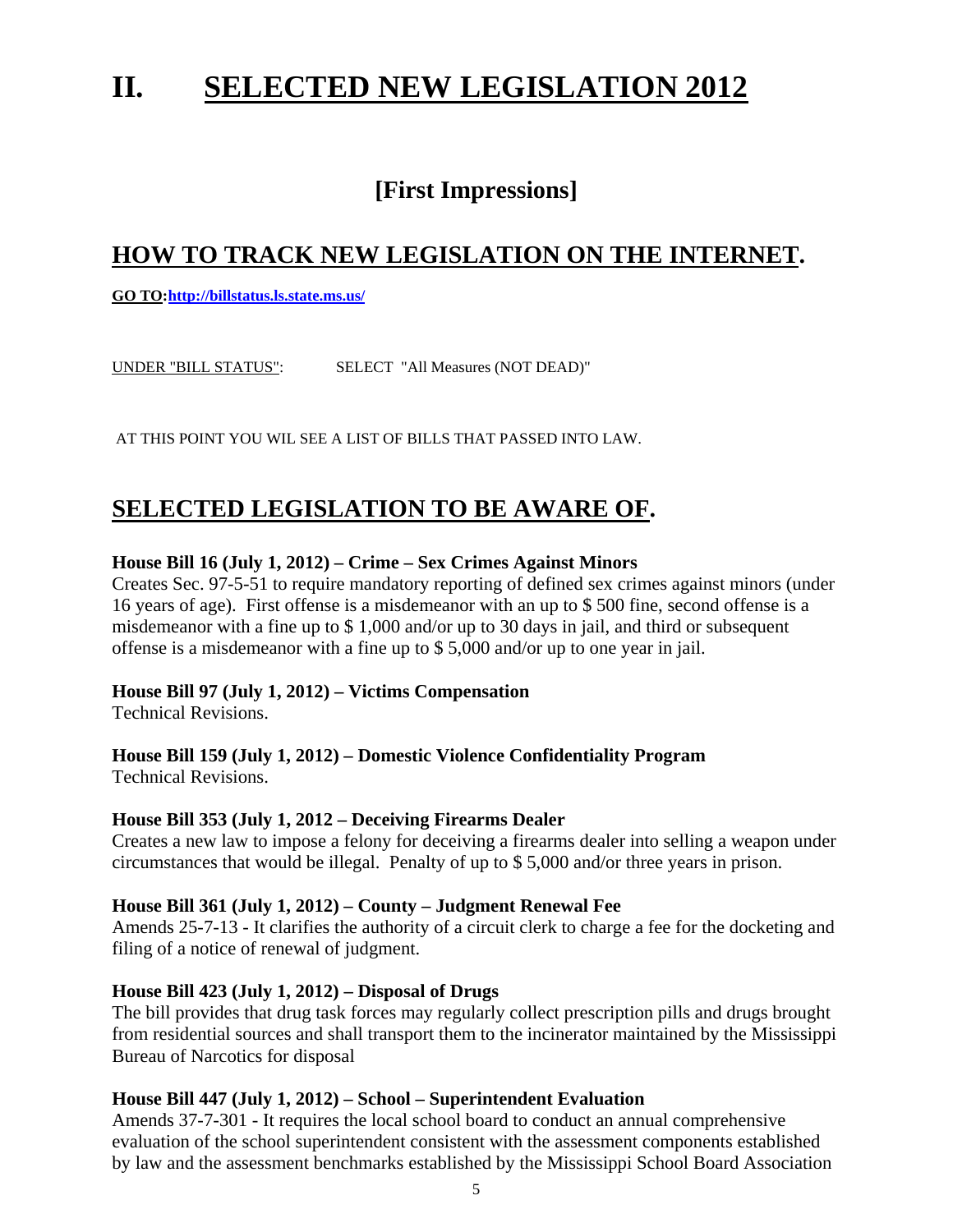#### **House Bill 448 (July 1, 2012) – Municipal Quorum - Teleconference**

Amends 25-41-5 - It clarifies that a municipal public body may establish a quorum of by use of teleconference or video means by the members of the public body who are on active duty in the United States armed forces to allow for clear communication of all members in attendance.

#### **House Bill 455 (April 18, 2012) – Weapon Dealer Records**

Repeal Section 97-37-11 that require weapons dealers to keep records of purchasers and weapons sold.

#### **House Bill 484 (July 1, 2012) – County – State Assessment Fee**

In additional to amending the State Supreme Court Judges salaries it also amends the salaries of Chancery Judges, Circuit Judges and District Attorneys. This bill also amended the salary of the office of the County Judges if applicable. This bill also amended 25-7-9 and now requires the Chancery Clerk to charge a \$40 fee to be deposited to the credit of the Judicial System Operation Fund on civil cases. MS Code 25-7-13 was also amended likewise and it also requires the Circuit Clerk to charge a \$40 fee to be deposited to the credit of the Judicial System Operation Fund on all civil cases. This bill also made some minor changes in the amount of state uniform assessments; but these changes were superseded by changes in House Bill 878 .

NOTE: The State Settlement Code for this fee is expected to be JSF (Judicial System Fund).

#### **House Bill 535 (July 1, 2012) – County & City – Farmers' Market Support**

Amends 19-5-73 and 19-5-93 - Authorizes the county board of supervisors to donate and expend funds for the support of any farmers' market that is certified by the Mississippi Department of Agriculture and Commerce and operating on public property within county. New section 21-19- 69 gives the same authority to municipal governing authorities.

#### **House Bill 540 (July 1, 2012) – School – Property Use For Recreation**

The bill authorizes local school boards to allow school property to be used by the public during non-school hours for recreation and sports, limiting the liability of school districts and employees arising from public use of property and facilities, and encouraging school districts to enter into shared use agreements with community organizations and local governmental entities for purposes of recreation and sports.

#### **House Bill 545 (July 1, 2012) – County – Cleaning Property**

Amends 19-5-105 - Major changes in the procedures used by the county boards of supervisors to clean property that is adjudicated a menace to the public health, safety and welfare of those in the county.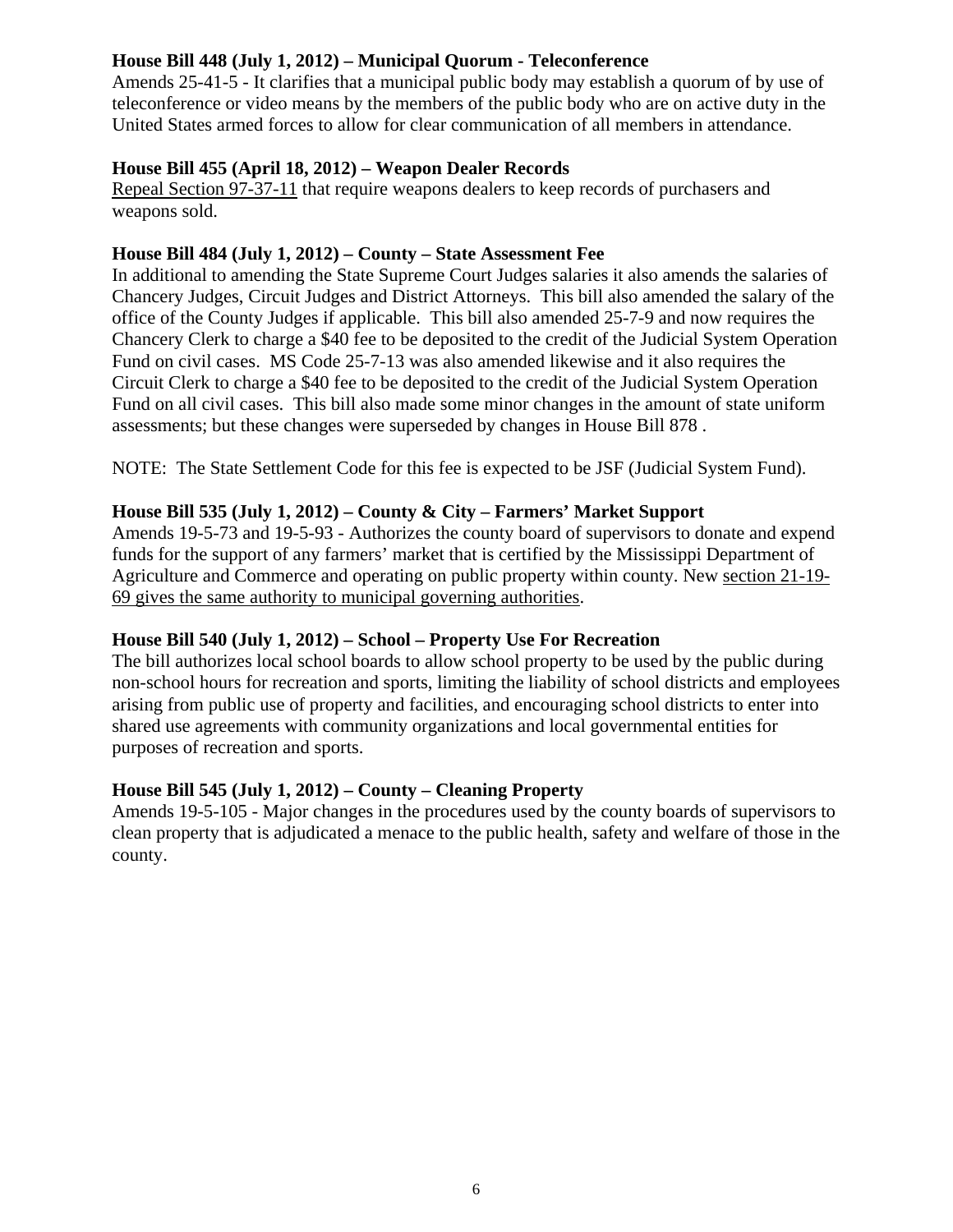#### **House Bill 631 (July 1, 2012) – Bail Bondsman**

Amend bail bond and enforcement agent laws

#### **House Bill 681 (July 1, 2012) – DUI Child Endangerment**

Amends 63-11-30 - It creates the offense of DUI Child Endangerment for transporting a child under the age of sixteen (16) while under the influence, and provides penalties for violations. Amends 97-29-31 - It revises the penalties for indecent exposure to include fines and imprisonment after the conviction of a second offense within five (5) years, and upon conviction of a third or subsequent offense within five (5) years, such person shall be guilty of a felony and punished by a fine up to \$5,000 or imprisonment for no more than five (5) years in the State Penitentiary.

#### **House Bill 695 (July 1, 2012) – Reciprocal Weapon Agreement**

Revise Section 45-9-101 to authorize the Department of Public Safety to enter agreements with certain other states related to reciprocity with regard to concealed weapon permits.

#### **House Bill 696 (July 1, 2012) – School – Teacher Authority – Student Grades**

This bill prohibits school administrators and certain other faculty, staff and employees of a local school district from influencing the grade received by a student from a teacher, prescribes the circumstances under which a teacher may change a student's grade. Violations shall subject local school districts or schools to a loss of accreditation.

#### **House Bill 707 (July 1, 2012) – School – Mandatory School Start Date**

This bill creates the school start date act; provides that all public elementary or secondary schools under the jurisdiction of the state board of education shall begin the new academic school year of instruction on or after the third Monday in August. This bill exempts the Mississippi Schools for the Blind and Deaf from the application of this requirement.

#### **House Bill 750 (June 30, 2012) – County & City – Tax Exemption – Military Duty**

The bill extended the repeal date to September 30, 2015 on the authority of counties and municipalities to grant an exemption from a certain amount of ad valorem taxes on motor vehicles owned by residents who are serving on active duty pursuant to military orders in Iraq or Afghanistan.

#### **House Bill 780 (July 1, 2012) – Domestic Violence**

Revise various laws.

#### **House Bill 784 (July 1, 2012) – School – Credit For National Guard Training**

This bill authorizes school boards to allow course credit to certain high school students who are also members of the National Guard, and who complete basic training camp at the end of their Junior year and before the start of their Senior year; to authorize the school district to award the student one Carnegie unit of elective credit upon receipt of evidence of the student's completion of basic training; to amend section 37-3-95, in conformity to the preceding provisions of this act.

#### **House Bill 878 (July 1, 2012) – State Court Assessment Changes**

Amended Section 99-17-93 – To increase State Uniform Assessments and delete the \$ 25.00 littering assessment.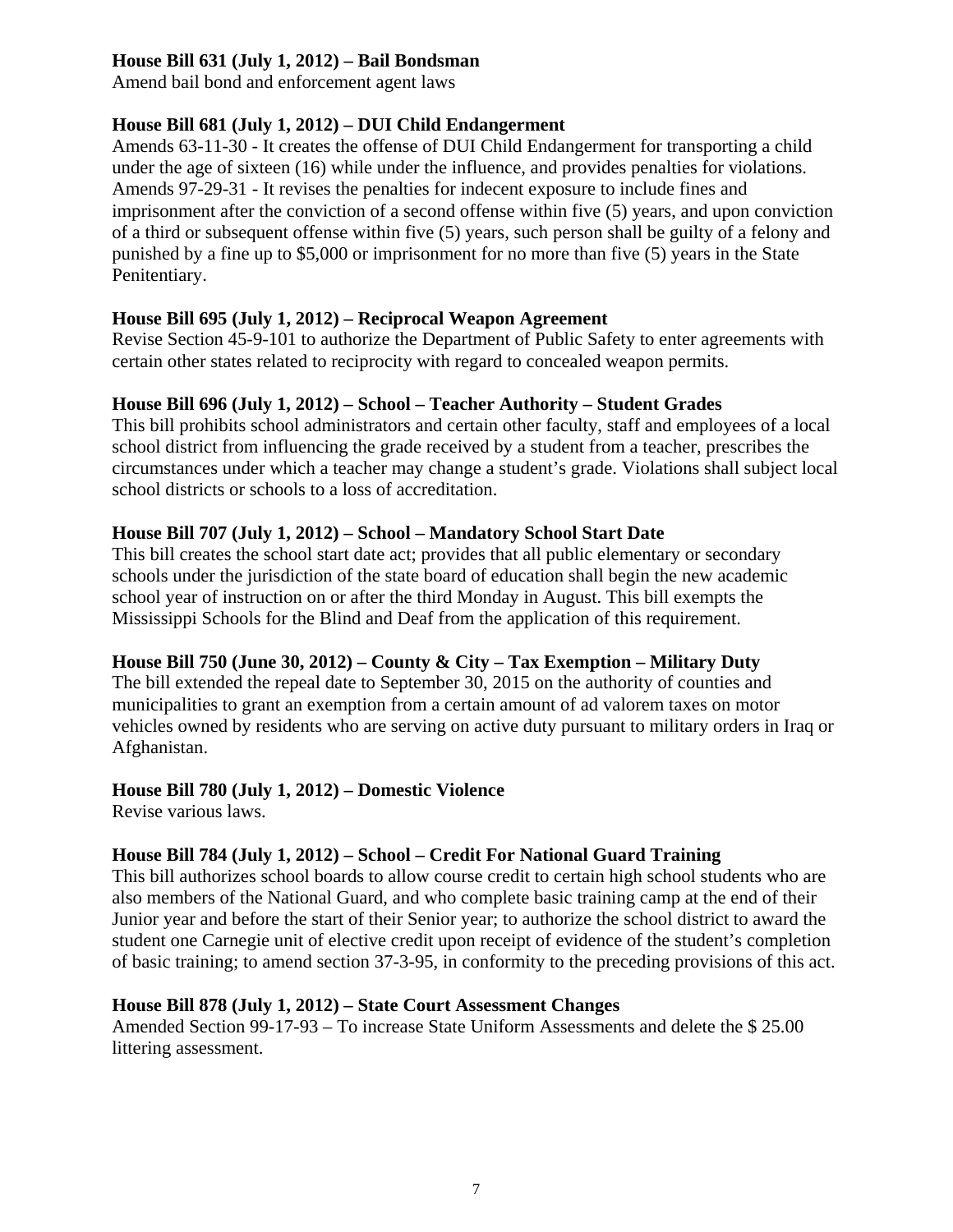#### **House Bill 921 (Voting Rights Act) – Voter Registration**

This bill requires a qualified elector who appears to vote at the Registrar's office or a polling place to present identification before voting; to require the Secretary of State to negotiate a memorandum of understanding between the Mississippi Department of Public Safety and the Registrar of each county for the purpose of providing a Mississippi Voter Identification Card. Amends 23-15-135, 23-15-11, 23-15-541, 23-15-631, 13-15-639, 23-15-719, and 45-1-37 to conform to the preceding provisions.

#### **House Bill 927 (July 1, 2012) – State Auditor's Duties**

Amended 7-7-211 and 7-7-213 - It revises certain powers and duties of the State Auditor's Office, to identify all accounting principles promulgated by nationally recognized professional organizations; to authorize the Office of the State Auditor to prescribe other accounting principles as promulgated by nationally recognized professional organizations in addition to generally accepted accounting principles.

#### **House Bill 929 (July 1, 2012) – DUI – Electronic Ticket Submission**

Amends 63-9-21 - It authorizes the electronic submission of traffic tickets issued for violations of the Mississippi Implied Consent Law; to require that all traffic tickets filed electronically shall be filed automatically with the clerk of the municipal court, clerk of the justice court and the Commissioner of Public Safety using the system of electronic submission. Amends section 63-11-5, Mississippi code of 1972, in conformity to the provisions of this act.

#### **House Bill 966 (April 16, 2012) – County (Maybe City)**

Amended 27-105-305 - Authorizes the Board of Supervisors to submit bids received from banks to the State Treasurer if the accepted contract would provide a direct or indirect interest to a member of the Board. [Note: Municipalities select their depositories using county procedures (Sec. 27-105-353).]

#### **House Bill 984 (July 1, 2012) – Traffic Law – Utility Service Vehicles**

Revise Section 63-3-809 to add utility service vehicles (including municipal vehicles) to the list of stationary vehicles with flashing lights to be maneuvered around in traffic.

#### **House Bill 987 (July 1, 2012) – Lease of Municipal Property**

Amends 21-17-1 - To authorize a procedure for the governing authority of a municipality to lease property of less than one thousand five hundred square feet to any person or legal entity. Two appraisals to establish the fair market value of the lease are required to allow such other terms and conditions as the parties may agree. Such lease must be lawfully adopted and spread upon its official minutes.

#### **House Bill 995 (Voting Rights Act) – Absentee Voting Requirements**

Amends 23-15-33 - It provides that every person entitled to vote by absentee ballot shall have all absentee applications processed by the Registrar through the statewide Election Management System; to provide that the Registrar shall account for all absentee ballots delivered to such voters and received from such voters through the statewide Election Management System. Amends 23-15-625 - It requires the registrar to process all applications for absentee ballots by using the statewide Election Management System.

Amends 23-15-657, 23-15-687, and 23-15-733 - to conform to the preceding sections. Brings forward section 23-15-35 - It clarifies the purposes of amendment.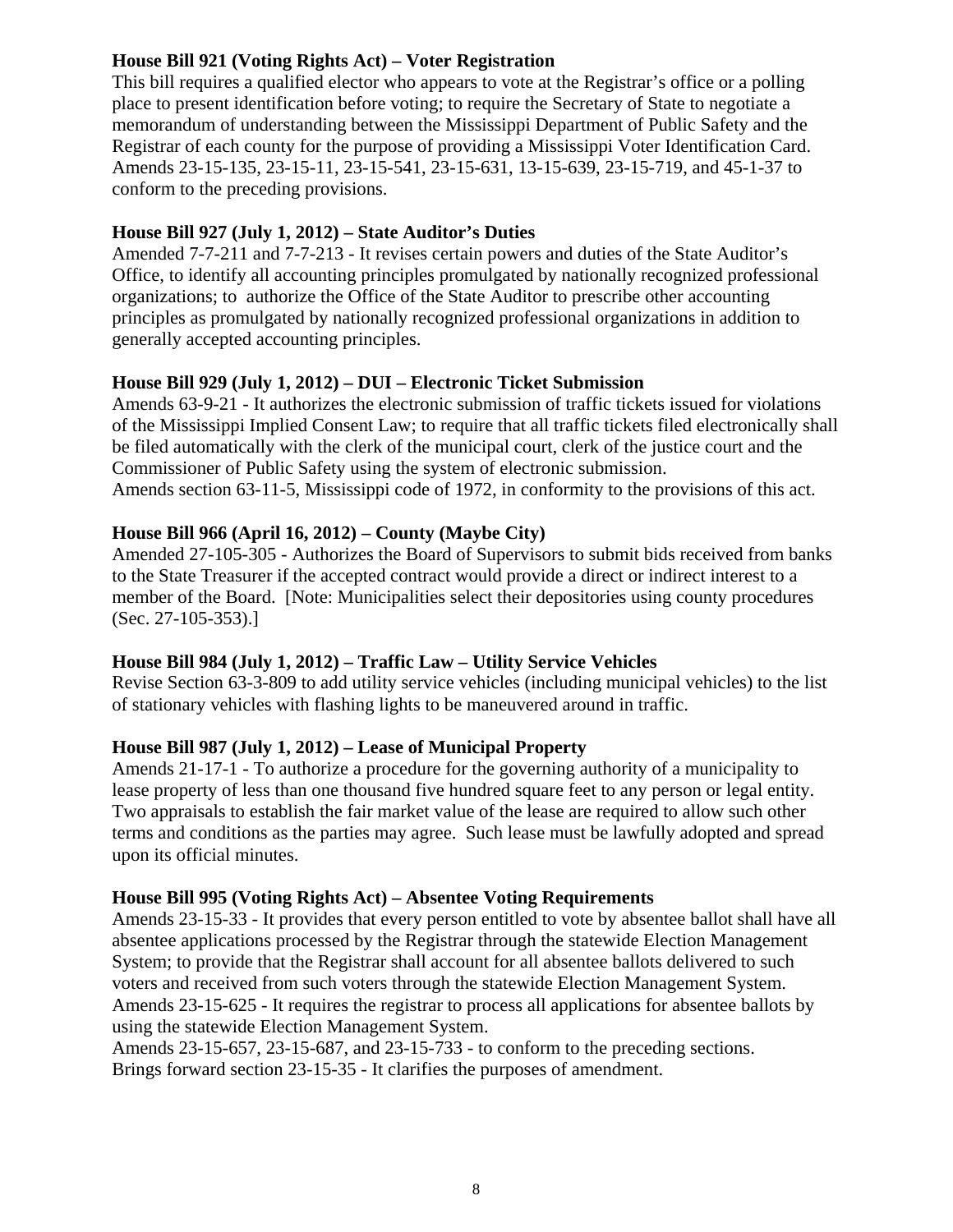#### **House Bill 998 (July 1, 2012) – COUNTY ONLY – Purchase Order System**

Amends 31-7-103 and 31-7-119 - No requisition to purchase, purchase order or receiving report shall be required for the purchase of any item or services with an acquisition cost of not more than \$1,000 in the aggregate.

#### **House Bill 1108 (May 1, 2012) – Crime – Aiding A Felon**

Revise Section 97-1-5 to increase penalties for knowingly aiding or assisting a person who committed a felony to escape, avoid arrest, trail, conviction or punishment.

#### **House Bill 1203 (July 1, 2012) – MotorCycle Helmet Requirements**

Amends 63-7-64 - It exempts parade participants from motorcycle helmet requirement. Amends 63-31-3 - requires certain minors operating a dirt bike to receive off-road vehicle training and to wear a proper helmet. Amends 63-3-121 to revise definitions.

# **House Bill 1281 (July 1, 2012) – Swimming Pool Enclosure Requirement**

This bill creates "The William Lee Montjoy" Pool Safety Act to provide the definition for certain locks and gates; to provide that the provisions of this act shall only apply to a pool owned, controlled or maintained by the owner of a multiunit rental complex, property owners association, private club, and doors and windows of rental dwellings opening into the pool yard of a multiunit rental complex or condominium, cooperative, or townhome project, and that such pool should be maintained and completely enclosed by one of a variety of structures; to provide that the owner of a multiunit rental complex or a property owners association is not required to enclose a body of water or construct barriers between the owner's or property owners association's property and a body of water such as an ocean, bay, lake, pond, bayou, river, creek, stream, spring, reservoir, stock tank, culvert, drainage ditch, detention pond, or other flood or drainage facility.

#### **House Bill 1326 (July 1, 2012) – Unlawful Hunting on Public Road**

This bill removed the "prima facia" language from Section 97-15-13 in regard to hunting on public roads and replaced it with "unlawful to hunt."

#### **House Bill 1405 (July 1, 2012) – School – Recording Meetings – Diabetes Dogs**

Amends 37-23-137, 37-23-31, and 37-23-195 - It authorizes a parent of an exceptional child to record Individualized Education Program (IEP) meetings with audio or visual recording; the right to record is included in the procedural safeguards; to permit school boards, boards of supervisors and municipal governing authorities to authorize the use of dogs with the ability to detect diabetes in schools and public places.

#### **House Bill 1407 (July 1, 2012) – Geographic Information System**

Delete requirement that counties and municipalities submit plans to the state central data processing authority for approval to purchase, lease or develop a geographic information system.

#### **House Bill 1507 (July 1, 2012) – Drug Property Forfeiture – Administrative Procedure**

Amends 41-29-176 - It revises the forfeiture of property other than controlled substances under the controlled substances act.

Amends 41-29-181 and 41-29-185 - makes technical corrections.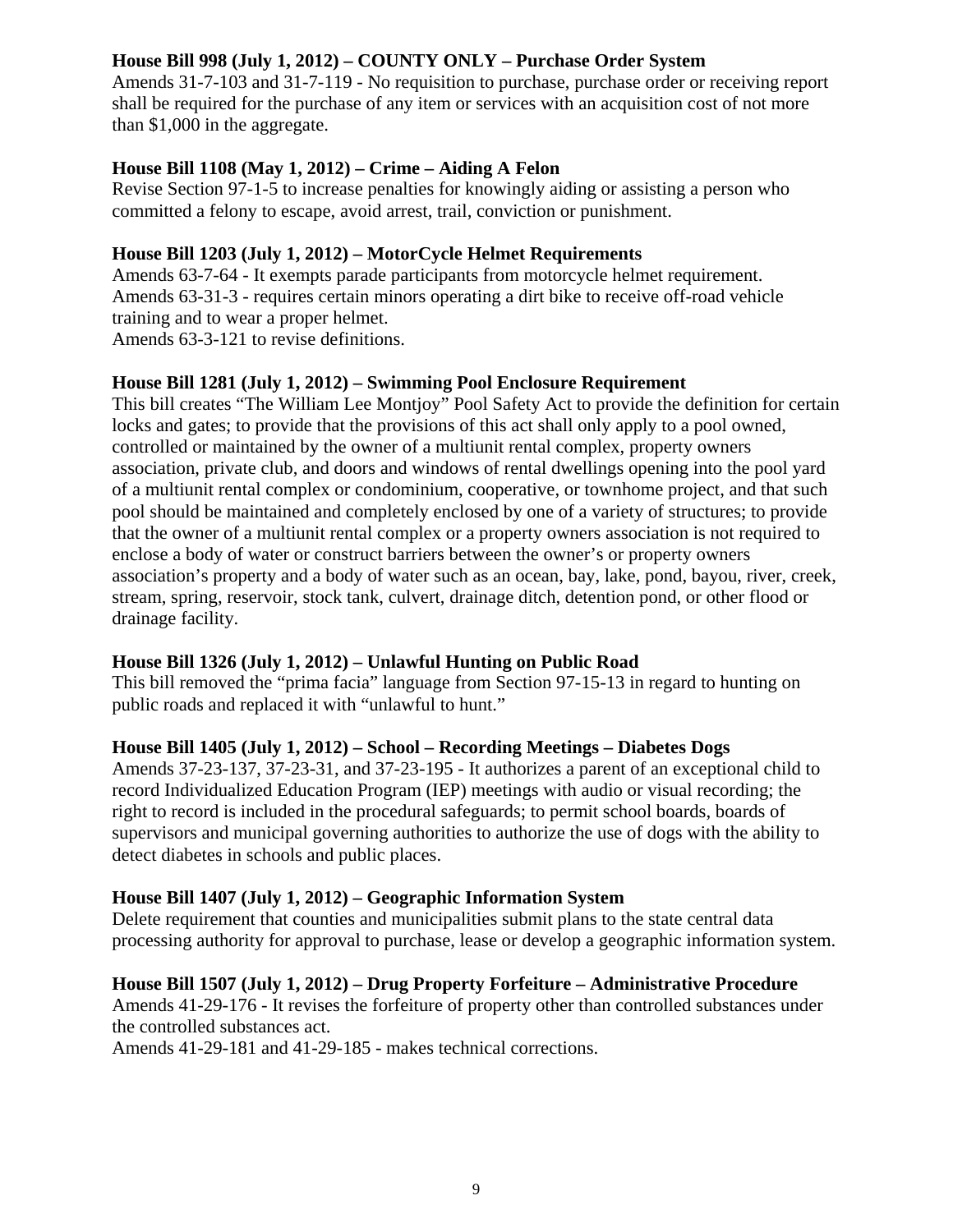#### **Senate Bill 2010 (April 19, 2012) -**

Amends 33-4-1 - Authorizes the Mississippi Military Family Relief Fund to be used to make grants to families that experience financial hardship when a military family member is mobilized and deployed under title 10 USC Active Duty Service or is a resident in a Presidential declared disaster area.

#### **Senate Bill 2186 (July 1, 2012) – Illegal Drugs**

Amends Section 41-29-146 to make it unlawful to sell, manufacture or possess with intent to distribute a substance falsely alleged to be a controlled substance.

#### **Senate Bill 2227 (Voting Rights Act) – Voter Fraud**

Amends 23-15-11 - It provides that vote fraud shall be a disqualifying conviction for purposes of voter registration pursuant to section 244A of the Mississippi constitution of 1890; Amends 23-15-19 and 23-15-151 - to clarify conformity.

#### **Senate Bill 2256 (Sections 1 & 2, April 18, 2012; Section 3, July 1, 2012) - Youth Court – Sex Offenders – Fire Department Vehicle Window Tint**

Section 1 amends 43-21-357 - It allows the youth court intake unit to recommend that a child be referred to the youth court drug court and to allow the youth court the option to order that a child be referred to the youth court drug court.

Section 2 creates 45-33-61 - It prohibits sex offenders from accessing the administrative office of courts' data management system or "mycids";

Section 3 amends 45-33-26 - Prohibits sex offenders from going to public beaches and public campgrounds where minor children congregate without advance approval from the Director of the DPS Sex Offender Registry.

Senate Bill 2321 (July 1, 2012)

Amends 63-7-59 - It exempts government-owned fire department vehicles from the window tint law.

#### **Senate Bill 2336 (April 16, 2012) – Airport Authority – Lien on Aircraft for Fees Due**

Creates a new section within Chapter 3 of Title 61 - It provides that an airport authority shall have a lien upon all aircraft that land at its airport for the full amount of any landing fees or other rates and charges; to authorize the authority to enforce the lien pursuant to certain procedures.

#### **Senate Bill 2342 (January 1, 2012) – Ad Valorem Tax Exemption – Free Port Warehouse**

Amends 27-31-51 and 27-31-53 - It clarifies that manufacturers of personal property that maintain separate facilities for the temporary storage and handling of such personal property pending transit to a final destination outside the state of Mississippi are eligible for licensing as a "free port warehouse" and that personal property that is manufactured in the state of Mississippi and stored in such facilities pending transit to a final destination outside Mississippi is eligible for exemption from ad valorem taxation.

#### **Senate Bill 2349 (July 1, 2012) – County – Highway Workstations**

This bill amended 65-7-91 and now allows the board of supervisors to increase the acres of land that they may purchase or lease to establish highway workstations. It also limits the right of eminent domain to no more than two acres when used to obtain land for highway workstations and related purposes.

#### **Senate Bill 2355 (April 23, 2012) - Advertising Resource – Not in Political Publications**

Amends 17-3-3 - Advertising resources-Such advertising shall not include advertisements in publications sponsored by political parties, political committees or affiliated organizations.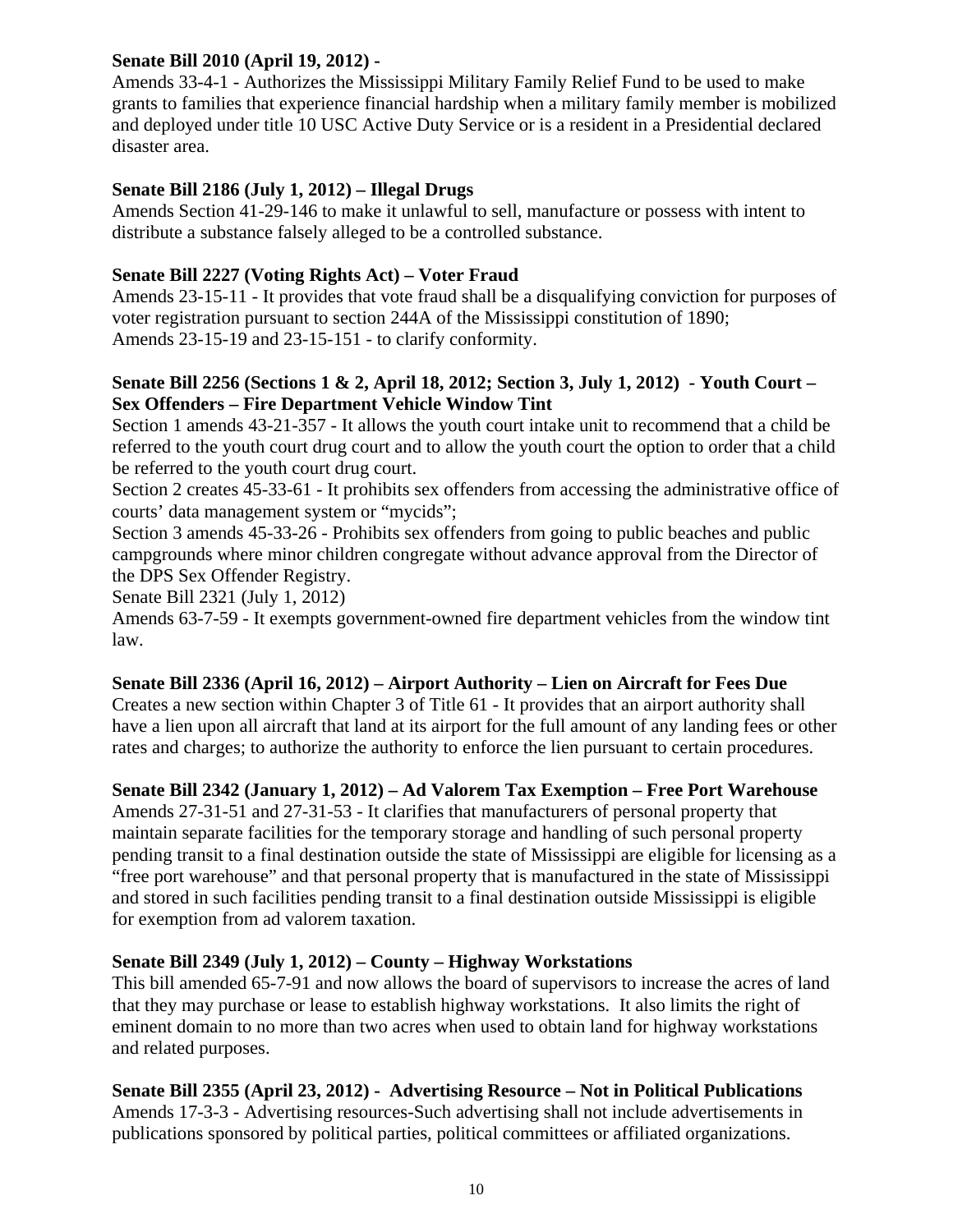#### **Senate Bill 2461 (May 23, 2012) – Highway Patrol Officers' Qualifications – Designation of Military Veteran's on Driver's License**

Amends 45-3-9 - It removes the repealer on minimum qualifications for members of the Mississippi Highway Patrol.

Amends 63-1-35 and 45-35-3 – To allow the designation of military veteran on driver's license and identification card.

#### **Senate Bill 2493 (July 1, 2012) – Vehicle Window Tint – Medical Exemption – Penalty for False Reporting of Crime – Victim's Right to Initial Incident Report**

Amends 63-7-59 - As amended by Senate Bill 2321-It revises the requirements for a medical exemption from the laws regarding window tints; to exempt government-owned fire department vehicles from the window tint law.

#### **Senate Bill 2494 (July 1, 2012)**

Amends 97-35-47 - It is an act to create the Broderick Rashad Danti Dixon Act; to revise the penalty for falsely reporting a crime

Creates 99-43-8 - It provides that a crime victim has the right to receive a copy of the initial incident report.

#### **Senate Bill 2494 (July 1, 2012) – Penalty For False Crime Report**

Amend Section 97-35-47 to fine from up to \$ 1,000 to up to \$ 5,000.

#### **Senate Bill 2494 (July 1, 2012) – Victim's Incident Report**

Creates Section 99-43-8 to authorize victims of a crime to request and receive a free copy of the initial incident report of the case (subject confidentiality requirements provided by law).

#### **Senate Bill 2497 (Voting Rights Act) – Alcohol Legalization in Municipalities**

Amends 67-1-14 - It provides that any municipality having a population of not less than 5,000 according to the latest federal census and which is located in a county which has voted against coming out from under the dry law, or any municipality that is a county seat and is located in a county which has voted against coming out from under the dry law, may, at an election held for that purpose, either prohibit or permit the sale, and the receipt, storage and transportation for the purpose of sale, of alcoholic beverages; to authorize municipalities that have voted to come out from under the dry laws after the effective date of this act to by ordinance provide that alcoholic beverages may be sold in such municipality only by the holder of an on-premises retailer's permit.

#### **Senate Bill 2534 (July 1, 2012) – Uniform Personal Property Disposal Procedure [Applies to Municipalities, Counties and Schools]**

Creates a new section 17-25-25 - To provide uniform requirement for the sale or disposal of personal property for counties, municipalities and school boards. Declare surplus and post notice for at least 10 days in 3 public places, one of which must be at the governing authority's main office. If personal property does not exceed \$1,000 in value, the governing authority, by a unanimous approval of its member, may sell or dispose of the property at a private sale. If the governing authority finds that the FMV of the personal property is zero and this finding is entered on the minutes then the governing authority may dispose of the personal property in the manner it deems appropriate and in it best interest but no official or employee of the governing authority shall derive any personal economic benefit from such disposal.

#### **Senate Bill 2567 (July 1, 2012) – Investing Surplus Funds**

Amends 21-33-323, 27-105-315 and 19-9-29 - Allows surplus funds to be invested in interestbearing accounts.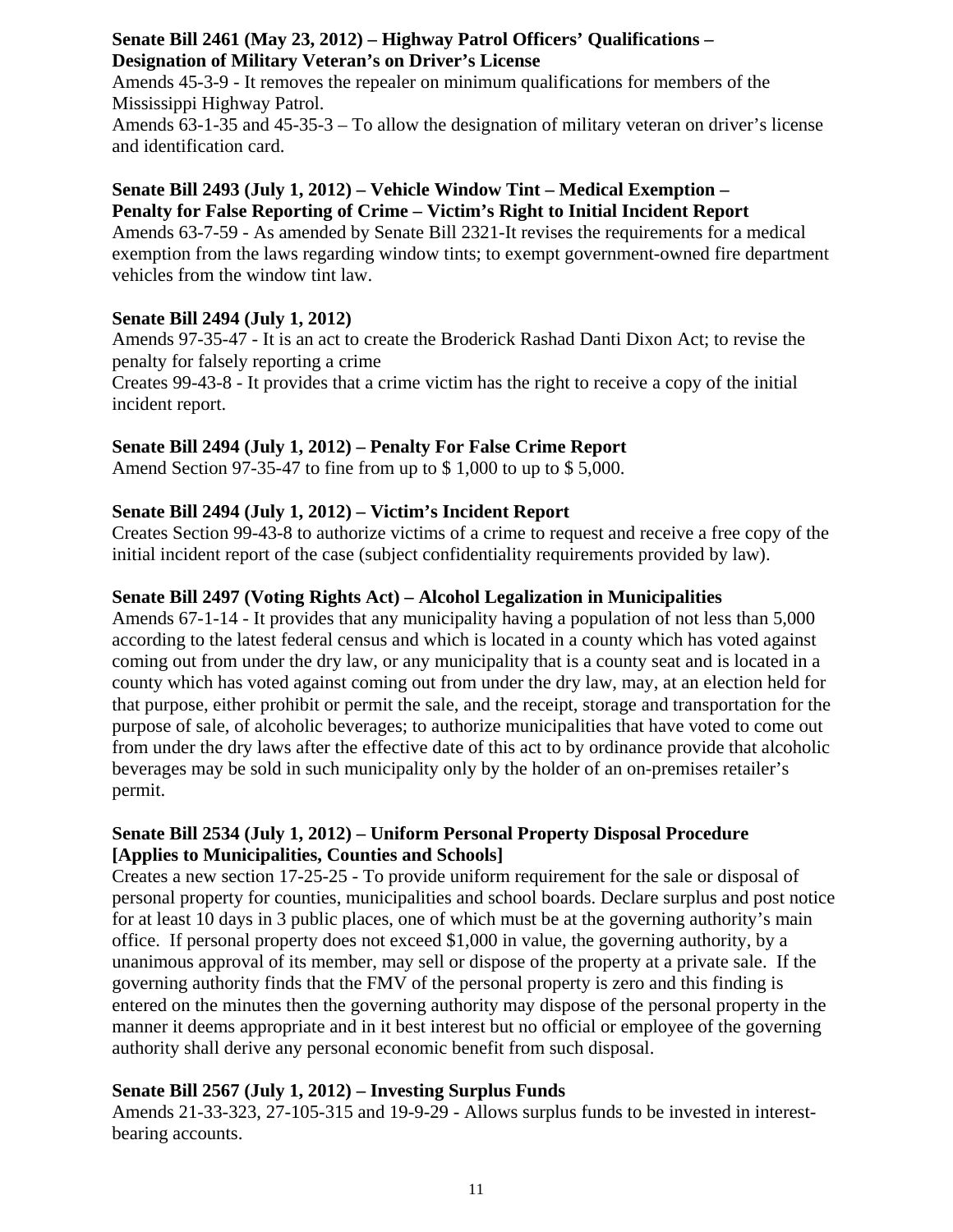#### **Senate Bill 2631 (July 1, 2012) – Motor Vehicle Insurance Enforcement Procedures – New Civil Penalty**

This bill is known as the "Public Safety Verification and Enforcement Act". The Act requires the Department of Public Safety, in cooperation with the Commissioner of Insurance and the Department of Revenue to create an accessible common carrier-based motor vehicle insurance verification system. The system will be accessible to the courts, law enforcement personnel and county tax collectors. The system should be available 24/7 and provides a means to track separately or distinguish motor vehicles that are subject to a certificate of insurance. System will be up and running no later than July 1, 2013. Law enforcement personnel may access the verification system during a traffic stop. The response received from the system supersedes an insurance card produced by the motor vehicle operator.

The system will be available to the tax collector through its title/registration system. The owner shall be denied a registration for a motor vehicle or renewal of a registration based on the verification system's response of noncompliance. The response received from the system supersedes an insurance card produced by the motor vehicle owner or operator.

If the owner of a motor vehicle being operated on public roads does not have the minimum amount of insurance coverage the authorities shall suspend the vehicle registration and/or owner's or the operator's driving privilege and shall impose a civil penalty. \$300 for first conviction, \$400 for second conviction and \$500 upon third or subsequent conviction. The entire fine goes to the state; unless there is an appeal. If there is an appeal to "any" court and the defendant does not win and pays the fine, \$100 of the fine goes to the proper municipal or county general fund.

[The civil penalty may not be reduced or suspended by a court.] [DFA Settlement Code is anticipated to be UMI, Uninsured Motorist Identification.]

It appears the civil penalty charge is imposed for not having "in at least the amounts required under Section 63-15-3(j)" (liability coverage: 25000, 50000, 25000); if the defendant does not have their insurance card in the motor vehicle he/she is charged with a misdemeanor (criminal); but cannot be charged with both the civil and criminal charge.

If the law enforcement officer uses the verification system and receives a response from the system that the owner of the motor vehicle has liability insurance as required, then the officer shall not issue a citation under this section notwithstanding any failure to display an insurance card by the owner or operator.

#### **Senate Bill 2798 (July 1, 2012) – Youth Tobacco Possession Penalty**

Amends 97-32-9 - It permits imposition of community service for a minor who violates the youth access to tobacco act if the minor is concurrently in violation of any other law.

#### **Senate Bill 2802 (July 1, 2012) – DUI Traffic Ticket Electronic Filing Amends 63-9-21 to authorize electronic filing of DUI traffic tickets.**

#### **Senate Bill 2851 (July 1, 2012) – Marriage Requirement Changes**

Removes the three-day waiting period for a marriage license and deletes the blood test requirement.

**Senate Bill 2878 (July 1, 2012) – Increase Alcohol Content of Beer & Light Wine**  Revise various laws to increase the legal alcohol content of beer to 8 % and light wine to 5 %.

**Senate Bill 2884 (July 1, 2012) – County – Board Meeting Procedure changes Amended 19-3-19 – County board of supervisors special and adjourned meetings-**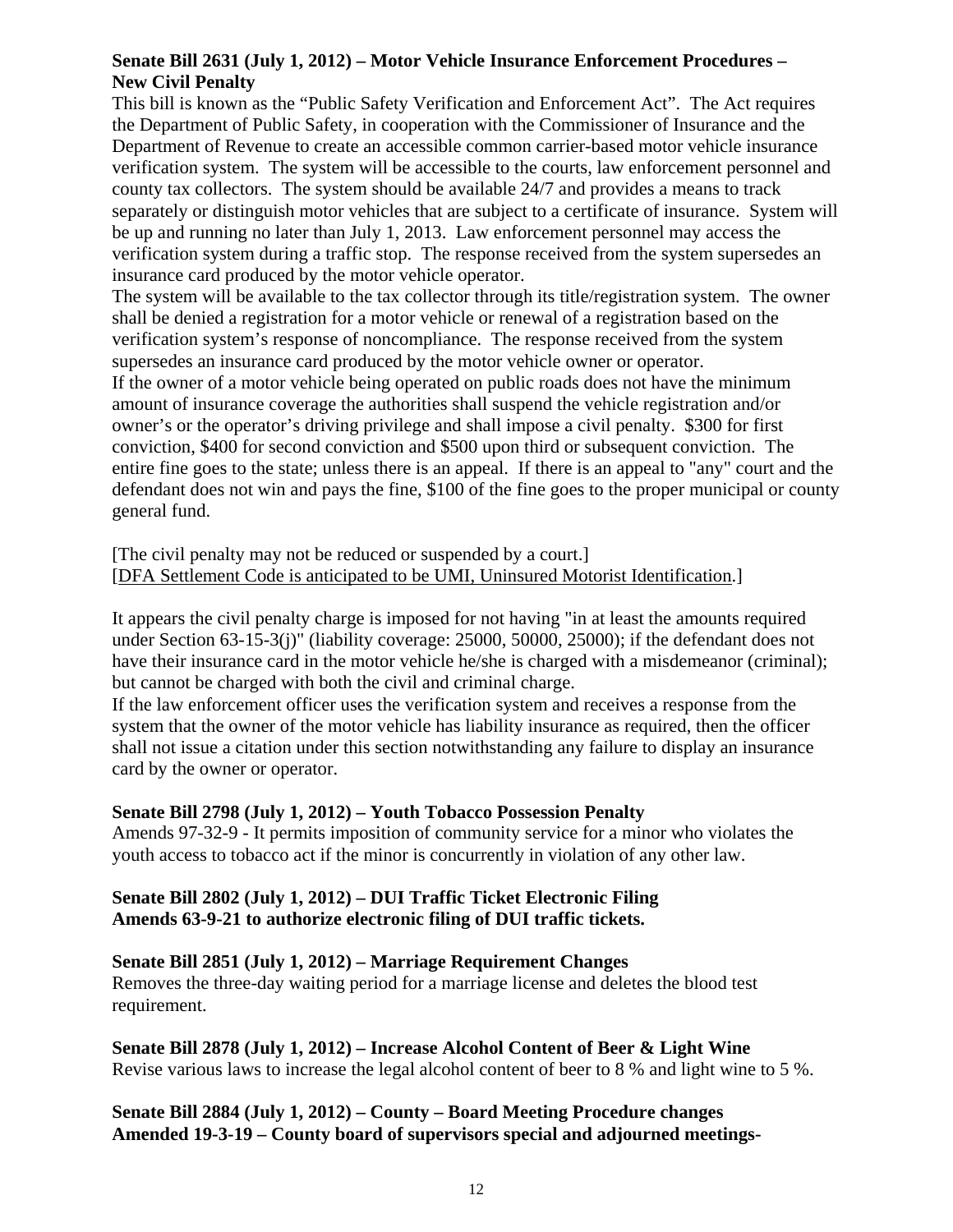#### **Senate Bill 2885 (April 19, 2012) – Airport Authority Powers – Municipality Airport Assistance**

Amends 61-3-13 - It designates the powers and authority of the executive director of the airport authority.

Amends 61-3-15 - It authorizes the establishment of airport authority fire departments; authorizes airport authorities to enter into joint use or similar agreements with the United States of America and the state of Mississippi; Authorizes airport authorities to enter into mutual aid agreements.

Amends 61-3-19 - It provides for the lease of oil, gas and mineral interests.

Amends 61-3-79 - It authorizes certain municipalities to provide services on authority property; establishes a procedure for airport authorities to enforce commercial aircraft liens.

Amends 61-5-19 - It authorizes municipalities to enter into joint use or similar agreements with the United States of America and the state of Mississippi; establishes a procedure for municipalities to enforce commercial aircraft liens.

#### **Senate Bill 2886 (July 1, 2012) – Budget and Ad Valorem Tax Hearings [Municipal Section 21-35-5 was not changed.]**

Amended 27-39-203 - Notice of public hearing and tax increase. This bill revised the procedures required for taxing entities to hold budget hearing. The form and content of the required public notice was revised.

"NOTICE OF A PUBLIC HEARING ON THE PROPOSED BUDGET AND PROPOSED TAX LEVIES FOR THE UPCOMING FISCAL YEAR FOR -- (Name of the taxing entity) The (name of the taxing entity) will hold a public hearing on its proposed budget and proposed tax levies for fiscal year (insert the year) on (date and time) at (meeting place). The (name of the taxing entity) is now operating projected total budget revenue of  $\$\,$  (percent) or \$\_\_\_\_\_\_\_\_\_\_ of such revenue is obtained through ad valorem taxes. For the next fiscal year, the proposed budget has total projected revenue of \$\_\_\_\_\_\_\_\_\_. Of that amount, (\_\_\_\_ percent) or \$\_\_\_\_\_\_, is proposed to be financed through a total ad valorem tax levy.

The decision to not increase the ad valorem tax millage rate for fiscal year (insert the year) above the current fiscal year's ad valorem tax millage rate means you will not pay more in ad valorem taxes on your home, automobile tag, utilities, business fixtures and equipment and rental real property, unless the assessed value of your property has increased for fiscal year (insert the year).

Any citizen of (name of the taxing entity) is invited to attend this public hearing on the proposed budget and tax levies for fiscal year (insert the year) and will be allowed to speak for a reasonable amount of time and offer tangible evidence before any vote is taken."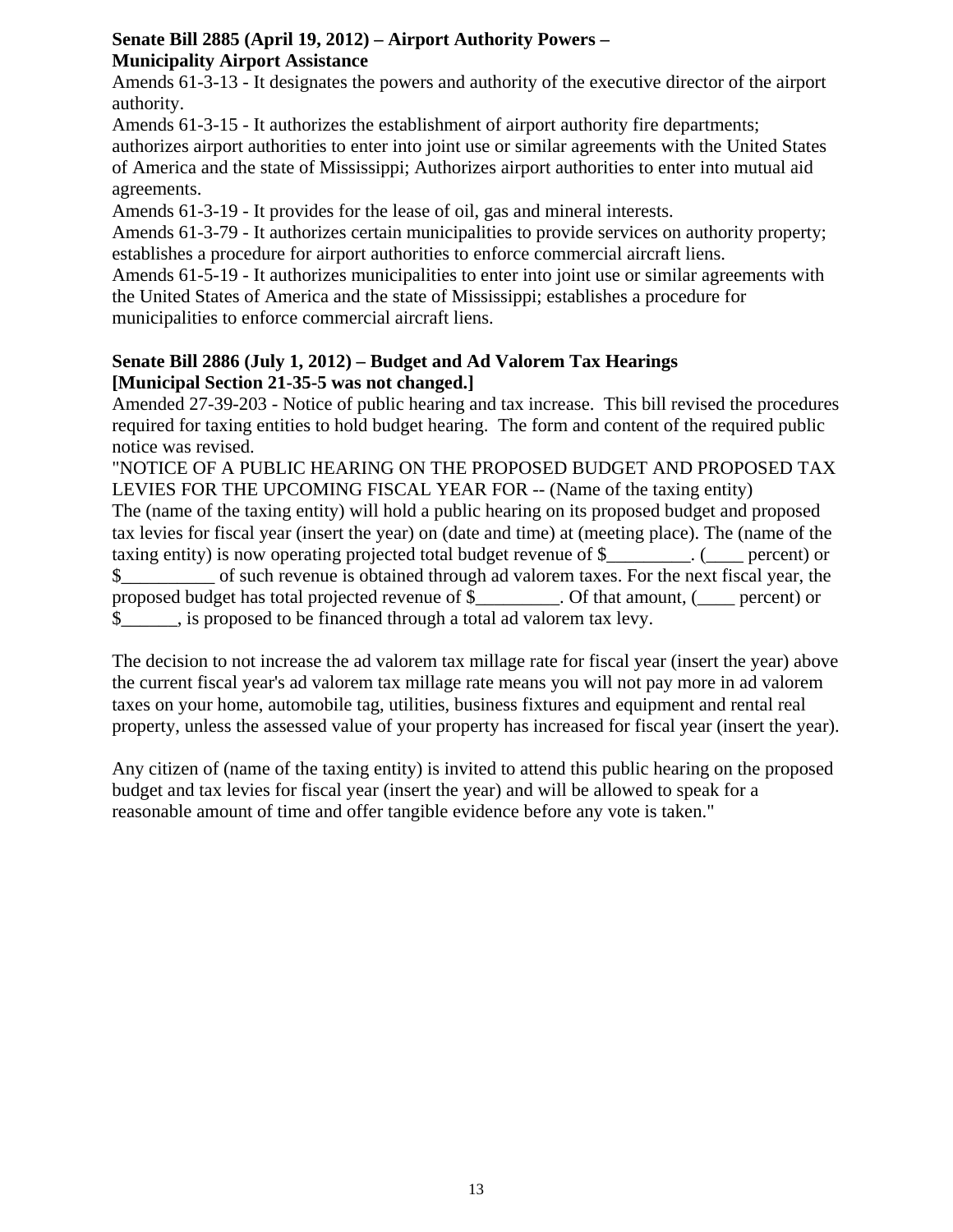(6) (a) If the proposed tax levies for the upcoming fiscal year shall exceed the current fiscal year's certified tax rate, the advertisement shall be in the following form:

#### "NOTICE OF A TAX INCREASE AND A PUBLIC HEARING ON THE PROPOSED BUDGET AND PROPOSED TAX LEVIES FOR -- (Name of the taxing entity)

The (name of the taxing entity) will hold a public hearing on a proposed ad valorem tax revenue increase for fiscal year (insert the year) and on its proposed budget and proposed tax levies for fiscal year (insert the year) on (date and time) at (meeting place).

The (name of the taxing entity) is now operating with projected total budget revenue of \$\_\_\_\_\_\_\_\_\_. ( \_\_\_\_ percent) or \$\_\_\_\_\_\_\_\_\_\_\_\_ of such revenue is obtained through ad valorem taxes. For next fiscal year, the proposed budget has total projected revenue of \$ . Of that amount, ( $\qquad$  percent) or  $\$\qquad$  is proposed to be financed through a total ad valorem tax levy.

For next fiscal year, the (name of the taxing entity) plans to increase your ad valorem tax millage rate by \_\_\_\_\_ mills from \_\_\_\_\_ mills to \_\_\_\_\_ mills. This increase means that you will pay more in ad valorem taxes on your home, automobile tag, utilities, business fixtures and equipment and rental real property. Any citizen of (name of the taxing entity) is invited to attend this public hearing on the proposed ad valorem tax increase, and will be allowed to speak for a reasonable amount of time and offer tangible evidence before any vote is taken."

(b) If an increase in the tax levy is necessary only because of an increased funding request made by a county district or any other cost which by law the county must fund and may not decrease in amount, then the notice required by this subsection shall be used and the county shall explain, in clear language in the notice, that the increase in the tax levy is necessary only because of the increased funding request of the county district or other cost incurred.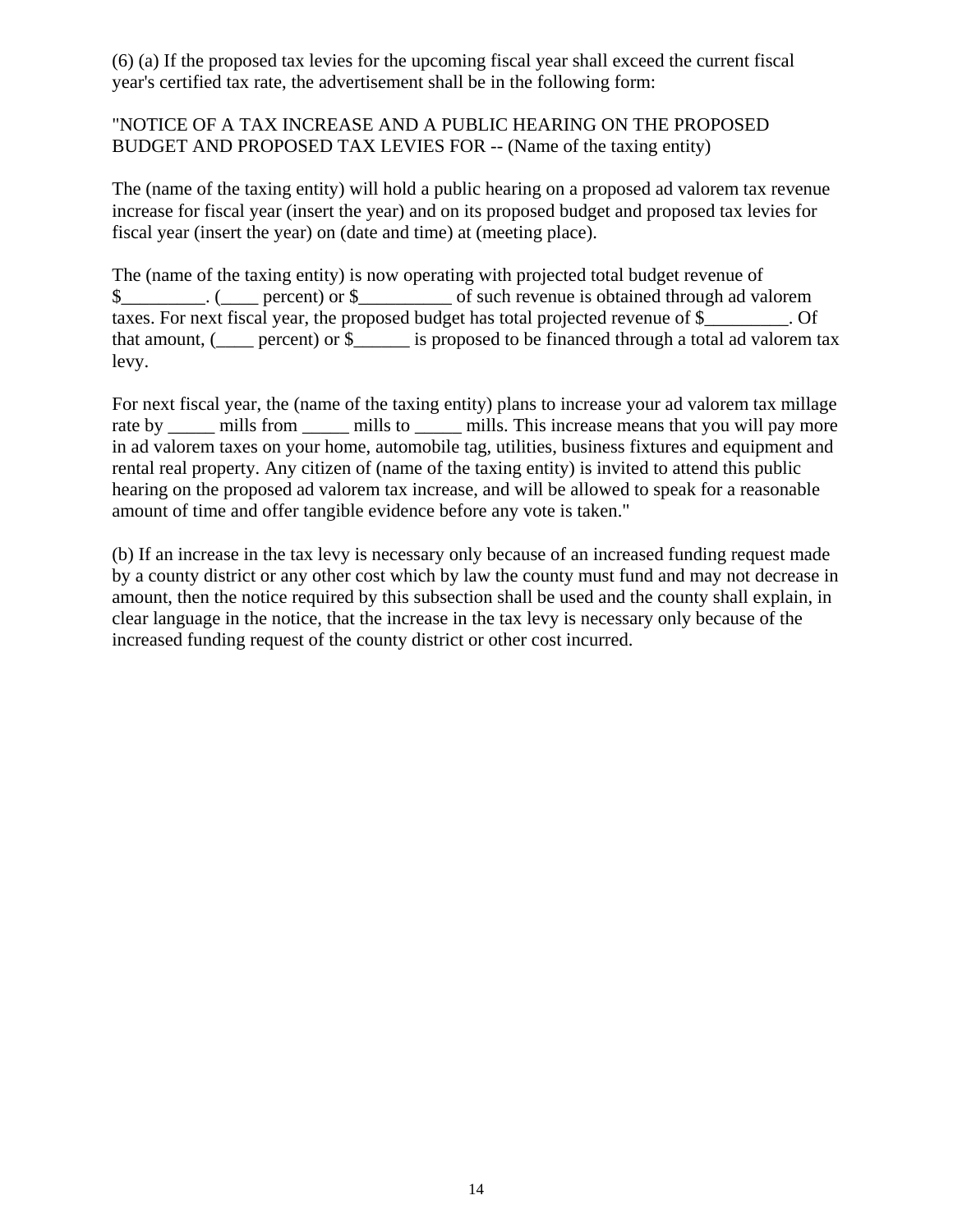# **III. STATE ASSESSMENT AND FINE PROCEDURES EFFECTIVE JULY 1, 2012 -**

#### 1. STATE ASSESSMENTS IN *CRIMINAL* CASES

#### **A. STATE UNIFORM ASSESSMENTS**

- **1. Purpose:** These collections are sent to the state to fund various programs, such as mandatory training of court personnel.
- **2.** When Due: These collections are due only when the court imposes a monetary penalty or any other penalty on any of the following types of convictions, **including ordinances**. *(not charged if no penalty is imposed, such as with an ordinance warning for a curfew, leash, etc. violation)*

#### **3. Types of Violations:**

#### **(a) TRAFFIC VIOLATIONS**

|                |     | $\mathbf{u}$ , initially resolutions |                             |                   |                                                 |  |
|----------------|-----|--------------------------------------|-----------------------------|-------------------|-------------------------------------------------|--|
|                | (b) |                                      |                             | SEC. 99-19-73 (1) |                                                 |  |
|                |     | (1)                                  | Includes:                   |                   | Any violation in Title 63, Miss. Code           |  |
|                |     | Excludes:<br>(2)                     |                             |                   | Parking or Registration offenses; and           |  |
|                |     |                                      |                             |                   | Sec. 63-11-1 et seq. Implied Consent Violations |  |
| <b>New</b>     |     | (3)                                  | Amount:                     |                   | Ninty Dollars and Fifty Cents \$90.50           |  |
| H. B. 878      |     | (4)                                  | <b>DFA Settlement Code:</b> |                   | T V                                             |  |
| (was \$ 80.00) |     |                                      |                             |                   |                                                 |  |

|                 |     |                             | (b) IMPLIED CONSENT LAW VIOLATIONS                 | SEC. 99-19-73 (2) |
|-----------------|-----|-----------------------------|----------------------------------------------------|-------------------|
|                 | (1) | Includes:                   | Any violation in Title 63-11-1 et seq.             |                   |
| <b>New</b>      | (2) | Amount:                     | <b>Two Hundred Forty Three Dollars</b>             |                   |
| H. B. 878       |     |                             | and Fifty Cents                                    | \$243.50          |
| (was \$ 235.00) | (3) | <b>DFA Settlement Code:</b> |                                                    | IC                |
|                 |     |                             | (c) GAME AND FISH LAW VIOLATIONS                   | SEC.99-19-73 (3)  |
| <b>New</b>      | (1) | Includes:                   | Violation of the game and fish laws or regulations |                   |
| H. B. 878       | (2) | Amount:                     | <b>Eighty Nine Dollars</b>                         | \$89.00           |
| (was 80.00)     | (3) | <b>DFA Settlement Code:</b> |                                                    | $\bm{G} \bm{F}$   |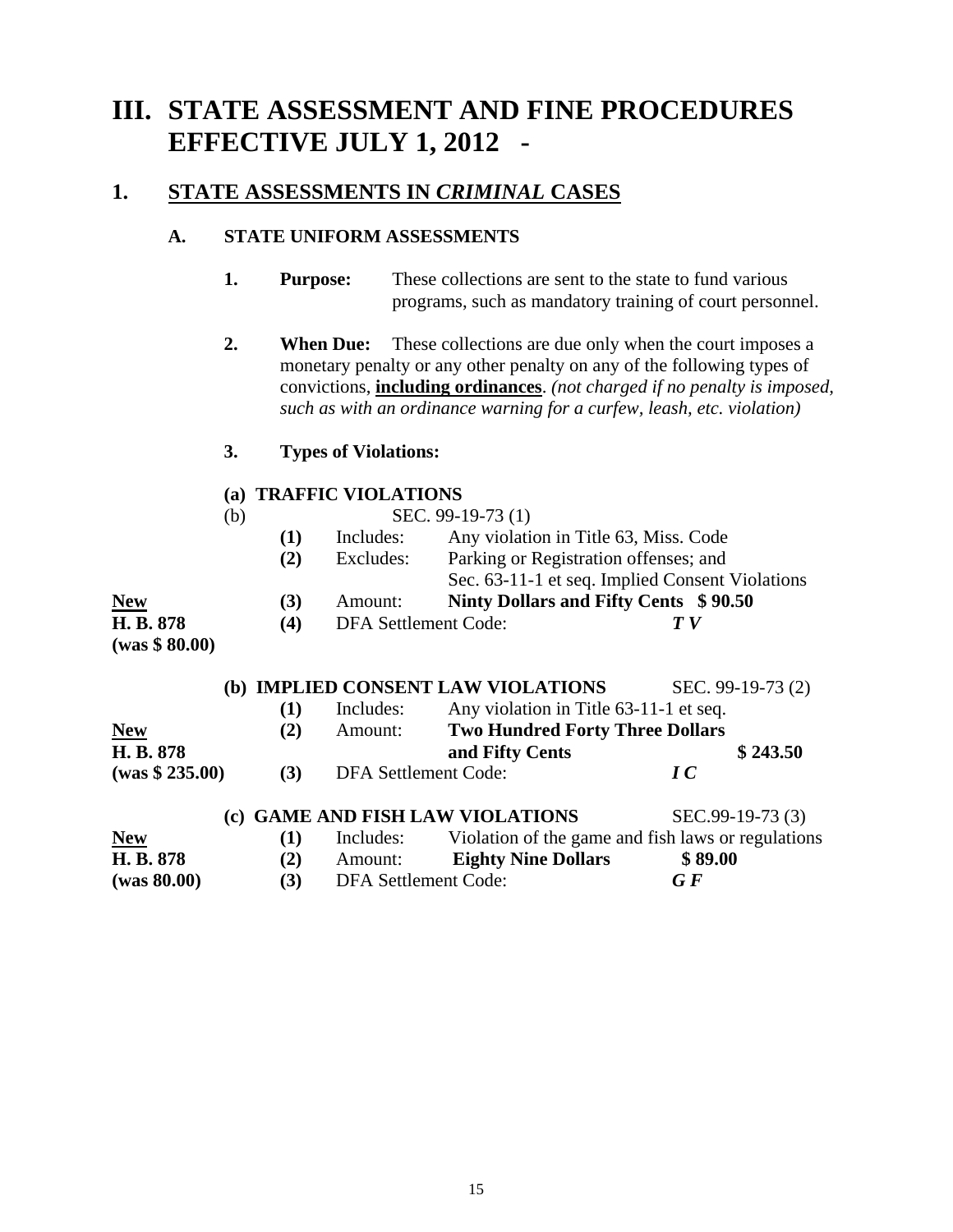|                      |     | (d) LITTER LAW VIOLATIONS   |                                                     | SEC. 99-19-73 (4)     |                                   |  |
|----------------------|-----|-----------------------------|-----------------------------------------------------|-----------------------|-----------------------------------|--|
|                      | (1) | Includes:                   | Any violation of Section 97-15-29                   |                       |                                   |  |
|                      | (2) | Excludes:                   | Any violation not under this section                |                       |                                   |  |
|                      | (3) | Amount:                     | <b>NO ASSESSMENT</b>                                |                       | \$.00                             |  |
|                      |     |                             | The \$50.00 ALA assessment must STILL be Collected. |                       |                                   |  |
| <b>New H. B. 878</b> |     |                             | The "Other Misdemeanor" assessment is collected.    |                       |                                   |  |
| (was \$25.00)        | (4) | DFA Settlement Code:        |                                                     |                       | SL                                |  |
|                      |     |                             | (e) TRAUMA TRAFFIC VIOLATIONS                       |                       | SEC. 99-19-73 (5)                 |  |
|                      | (1) | <b>Includes:</b>            | Any speeding law                                    |                       |                                   |  |
|                      |     |                             | Sec. 63-3-1201 reckless driving                     |                       |                                   |  |
|                      |     |                             | Sec. 63-3-1213 careless driving                     |                       |                                   |  |
|                      | (2) | <b>Excludes:</b>            | Speeding less than 10 MPH                           |                       |                                   |  |
|                      | (3) | Amount:                     | Speeding:                                           |                       |                                   |  |
|                      |     |                             | Less than 10 MPH                                    | Zero                  |                                   |  |
|                      |     |                             | 10 MPH to 20 MPH                                    | Ten Dollars           | \$10.00                           |  |
|                      |     |                             | 20 MPH to 30 MPH                                    | <b>Twenty Dollars</b> | \$20.00                           |  |
|                      |     |                             | 30 MPH or more                                      | <b>Thirty Dollars</b> | \$30.00                           |  |
|                      |     |                             | <b>Reckless Driving</b>                             | <b>Ten Dollars</b>    | \$10.00                           |  |
|                      |     |                             | <b>Careless Driving</b>                             | <b>Ten Dollars</b>    | \$10.00                           |  |
|                      | (4) | <b>Settlement Code:</b>     |                                                     |                       | <b>TT</b>                         |  |
|                      |     | (f) OTHER MISDEMEANORS      |                                                     |                       | SEC. 99-19-73 (5)                 |  |
|                      | (1) | Includes:                   | All misdemeanor violations unless excluded          |                       |                                   |  |
|                      |     |                             | - includes ordinance violations                     |                       |                                   |  |
|                      |     |                             | - tag violations A. G. 4/19/02                      |                       |                                   |  |
|                      | (2) | Excludes:                   | (1) Traffic Violations                              |                       | see (a) above                     |  |
|                      |     |                             | (2) Implied Consent Violations                      |                       | see (b) above                     |  |
|                      |     |                             | (3) Game and Fish Law Violations                    |                       | see (c) above                     |  |
|                      |     |                             | (5) Trauma Traffic Violationssee                    |                       | see (e) above                     |  |
|                      |     |                             | (6) Vehicular Parking and Registration              |                       |                                   |  |
| <b>New H. B. 878</b> | (3) | Amount:                     | <b>One Hundred Six Dollars</b>                      |                       |                                   |  |
|                      |     |                             | and Seventy Five Cents                              |                       | \$106.75                          |  |
| was \$97.50          | (4) | <b>DFA Settlement Code:</b> |                                                     |                       | $\boldsymbol{O}$ $\boldsymbol{M}$ |  |
|                      |     | (g) OTHER FELONIES          |                                                     |                       | SEC. 99-19-73 (6)                 |  |
|                      | (1) | Includes:                   | All felony violations                               |                       |                                   |  |
|                      | (2) | Excludes:                   | Same as Other Misdemeanors                          |                       |                                   |  |
| <b>New</b>           | (3) | Amount:                     | <b>Two Hundred Eigty Dollars</b>                    |                       |                                   |  |
| H. B. 878            |     |                             | <b>And Fifty Cents</b>                              |                       | \$280.50                          |  |
| (was \$272.00)       | (4) | <b>DFA Settlement Code:</b> |                                                     |                       | 0 F                               |  |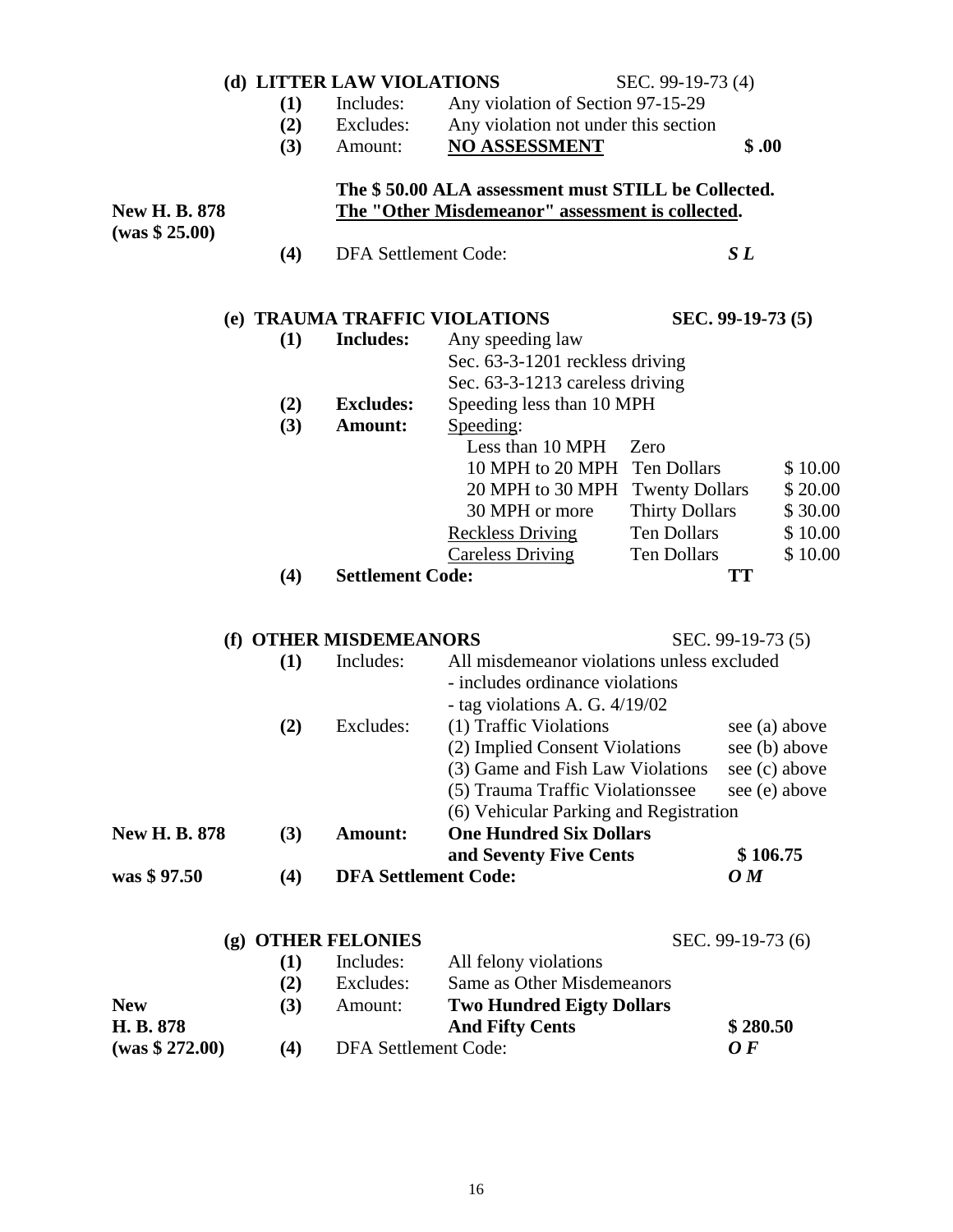#### **B.** STATE COURT CONSTITUENTS ASSESSMENT SEC. 37-26-9 (4)

|               | 1.<br>A state assessment to assist funding of court education<br><b>Purpose:</b> |                                                                                                                                                                                  |                                                                                                                                                      |  |  |
|---------------|----------------------------------------------------------------------------------|----------------------------------------------------------------------------------------------------------------------------------------------------------------------------------|------------------------------------------------------------------------------------------------------------------------------------------------------|--|--|
|               | 2.<br><b>Imposed When:</b>                                                       | A criminal conviction and a fine of \$10.00<br>or more is imposed                                                                                                                |                                                                                                                                                      |  |  |
|               | 3.<br><b>Amount Due:</b>                                                         |                                                                                                                                                                                  | <b>Fifty Cents</b><br>\$.50                                                                                                                          |  |  |
|               | <b>DFA Settlement Code:</b><br>4.                                                |                                                                                                                                                                                  | $C\,C$                                                                                                                                               |  |  |
| $C_{\bullet}$ |                                                                                  | <b>CHILDREN'S TRUST FUND ASSESSMENT</b>                                                                                                                                          | SEC. 99-19-75                                                                                                                                        |  |  |
|               | 1.<br><b>Purpose:</b>                                                            | To fund child abuse prevention programs.                                                                                                                                         |                                                                                                                                                      |  |  |
|               | 2.<br><b>Imposed When:</b>                                                       |                                                                                                                                                                                  | A defendant is convicted of a violation of Section<br>97-3-65, 97-3-65 et seq. or 97-3-7 against a minor;<br>and a fine or other penalty is imposed. |  |  |
|               | <b>Amount Due:</b><br>3.                                                         | <b>One Thousand Dollars</b>                                                                                                                                                      | \$1000.00                                                                                                                                            |  |  |
|               | <b>DFA Settlement Code:</b><br>4.                                                |                                                                                                                                                                                  | <b>CTF</b>                                                                                                                                           |  |  |
| D.            |                                                                                  | <b>RAILROAD CROSSING VIOLATION ASSESSMENT</b> Sec. 99-19-73 (8)(a)                                                                                                               |                                                                                                                                                      |  |  |
| 1.            | <b>Purpose:</b>                                                                  | To fund the Operation Lifesaver Fund to<br>Increase safety at railroad crossings.                                                                                                |                                                                                                                                                      |  |  |
| 2.            | <b>Imposed When:</b>                                                             | A defendant is convicted of a violation of Section 77-9-<br>249, 37-41-55, 63-3-1007, 63-3-1009, 63-3-1011, or 63-3-<br>1013 and a fine or other penalty is imposed.             |                                                                                                                                                      |  |  |
| 3.            | <b>Amount Due:</b>                                                               |                                                                                                                                                                                  | <b>Twenty Five Dollars \$25.00</b>                                                                                                                   |  |  |
| 4.            | <b>DFA Settlement Code:</b>                                                      |                                                                                                                                                                                  | <b>RCV</b>                                                                                                                                           |  |  |
| Е.            | <b>DRUG VIOLATION ASSESSMENT</b>                                                 |                                                                                                                                                                                  | Sec. 99-19-73 (8) (b)                                                                                                                                |  |  |
|               | <b>Purpose:</b><br>1.                                                            | To fund the Drug Evidence Disposition Fund to cover costs<br>to MBN for acquisition, storage, destruction, etc. of<br>evidence related to the Uniform Controlled Substances Act. |                                                                                                                                                      |  |  |
|               | 2.                                                                               | <b>Imposed When:</b> A defendant is convicted of a violation of Sec. 41-29-139                                                                                                   |                                                                                                                                                      |  |  |
|               | <b>Amount Due:</b><br>3.                                                         | <b>Twenty Five Dollars</b>                                                                                                                                                       | \$25.00                                                                                                                                              |  |  |
|               | <b>DFA Settlement Code:</b><br>4.                                                |                                                                                                                                                                                  | <b>DV</b>                                                                                                                                            |  |  |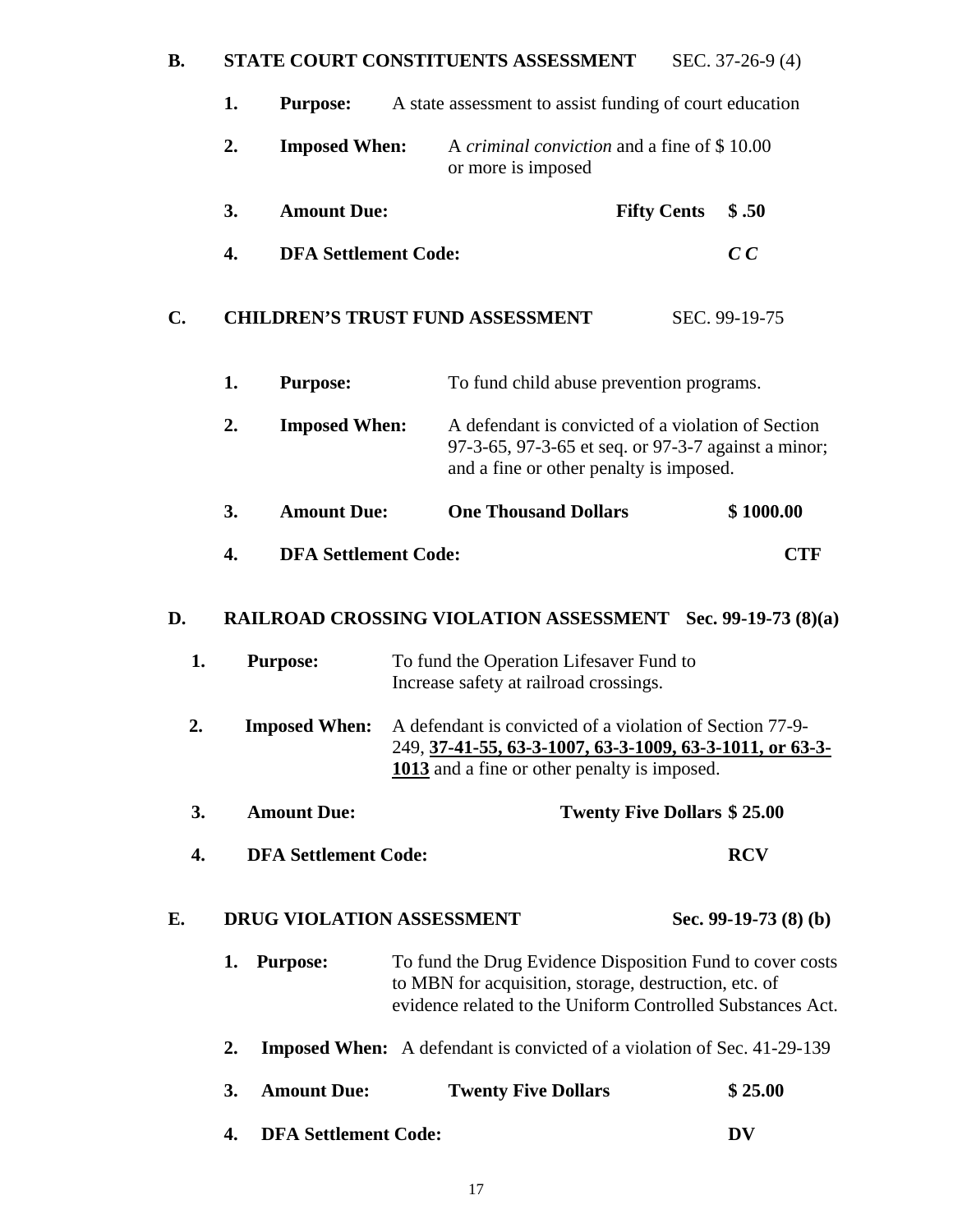#### **F. ADDITIONAL LITTERING ASSESSMENT SEC. 97-15-29**

| 1.        | <b>Purpose:</b>             | To fund Law Enforcement Officers Monument Fund<br>and deceased officer's children's fund. |                               |
|-----------|-----------------------------|-------------------------------------------------------------------------------------------|-------------------------------|
| 2.        | <b>Imposed When:</b>        | A defendant is convicted of a violation<br>of Sec. $97-15-29$ .                           |                               |
| <b>3.</b> | <b>Amount Due:</b>          | <b>Fifty Dollars</b>                                                                      | \$50.00                       |
| 4.        | <b>DFA Settlement Code:</b> |                                                                                           | $\mathbf{A}$ I . $\mathbf{A}$ |

#### **G. STATE APPEARANCE BOND FEE ASSESSMENT** SEC. 83-39-31

**1.** Purpose: This assessment is sent to the state general fund

#### **2. Imposed When: [ON ALL CHARGES]**

- **(a)** The defendant posted a bond *conditioned upon appearance at trial*. [Bonds Include: cash bail bond, surety bail bond (from a bondsman, etc.), Property bail bond, or a guaranteed arrest bond certificate]
- **(b)** The defendant was released on his recognizance, driver's license deposit, or written promise to appear; and was *required to appear* at trial.
- **(c)** The defendant was released on an appeal bond, *with appearance required*.

#### **3. Not Imposed When:**

- **(a)** No bond was posted, *defendant was held in jail until trial*
- **(b)** After conviction, but *special circumstances apply*
	- **(1)** Traffic violation prepaid Sec. 99-19-3
	- **(2)** Felony preliminary hearing, etc.- Not A Trial
	- **(3)** Multiple case One Fee Per Bond

#### **4. When Collected:**

- **(a) After conviction** when a surety bail bond, property bond or guaranteed arrest bond certificate is posted with the court clerk.
- **(b) After conviction** when any type of bond is taken by someone other than the court clerk, such as the sheriff or other police officer.
- **(c) In advance**, when **Cash Bond** is taken. (Includes police officers taking cash bonds, A. G. 3-29-02.)
- **5. Amount:** Greater of **2 %** of bond or Twenty Dollars **\$ 20.00**
- **6. DFA Settlement Code:** *A B F*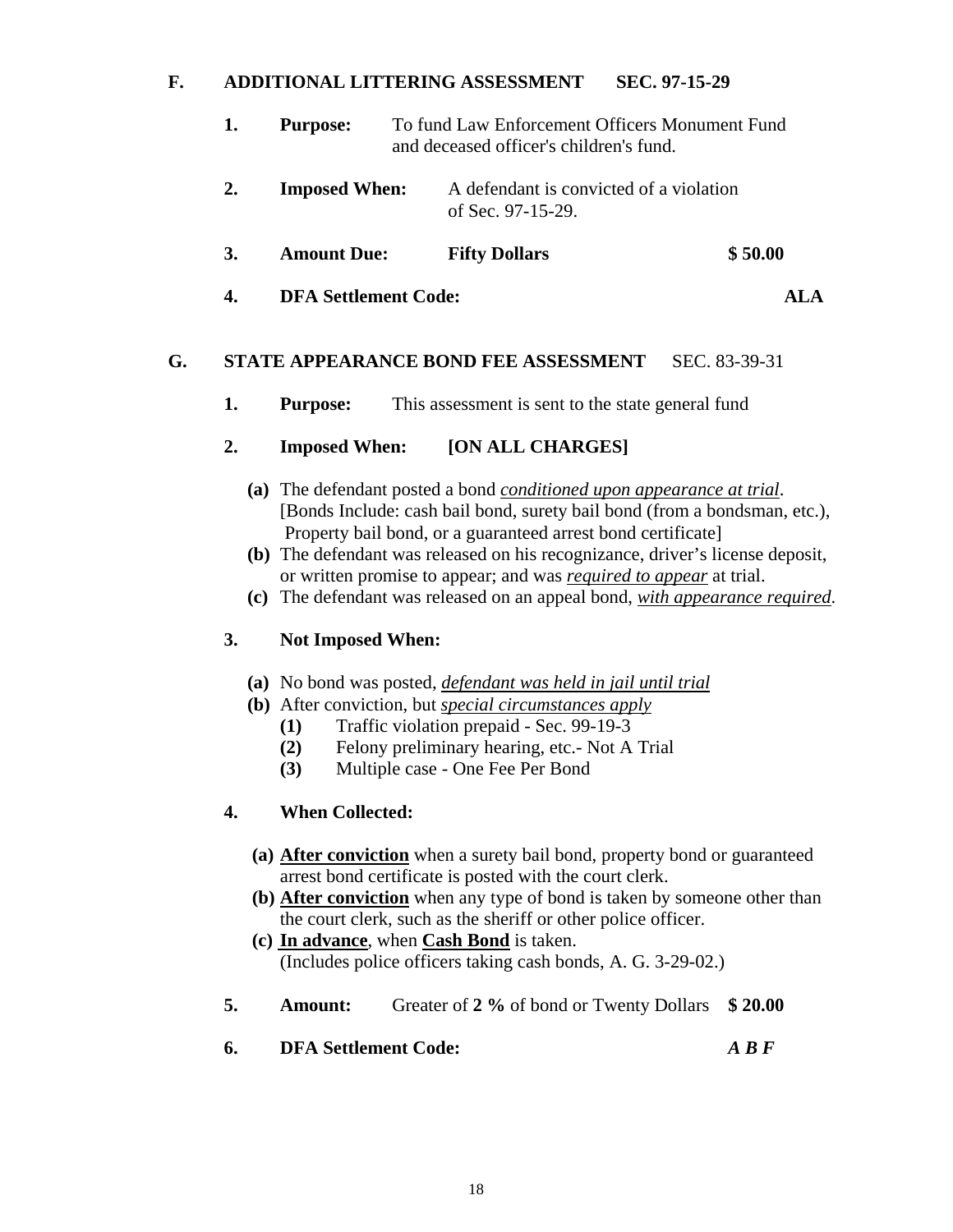#### **H. STATE VICTIMS BOND FEE ASSESSMENT SEC. 83-39-31 (7)**

#### **Note: this fee is collected on all charges; not just domestic violence charges.**

**1. Purpose:** This assessment is sent to the state's "Victims of Domestic Violence Fund".

#### **2. Imposed When: [BOND COLLECTED: ON ALL CHARGES]**

 The defendant posted a bond *conditioned upon appearance at trial*. [Bonds Include: cash bail bond, surety bail bond (from a bondsman, etc.), property bail bond, or a guaranteed arrest bond certificate]

#### **3. Not Imposed When:**

- **(a)** No bond was posted, *defendant was held in jail until trial*
- **(b) The defendant was released on his own recognizance, deposited his driver's license in lieu of bail, or was released after arrest on a written promise to appear, and was** *required to appear* **at trial.**
- **(c) The defendant was released on an appeal bond, that was** *conditioned for appearance***.**
- **(d)** *Special circumstances apply*
	- **(1)** Traffic violation prepaid Sec. 99-19-3
	- **(2)** Felony preliminary hearing, etc.- Not A Trial
	- **(3)** Multiple case One Fee Per Bond

#### **4. When Collected:**

**After Conviction** when a surety bail bond, property bail bond or guaranteed arrest bond certificate is posted with the court clerk. **[No provision to collect cash bonds in advance]** 

|  | <b>Amount:</b>             | Ten Dollars \$10.00 |            |
|--|----------------------------|---------------------|------------|
|  | <b>6.</b> Settlement Code: |                     | <b>VRF</b> |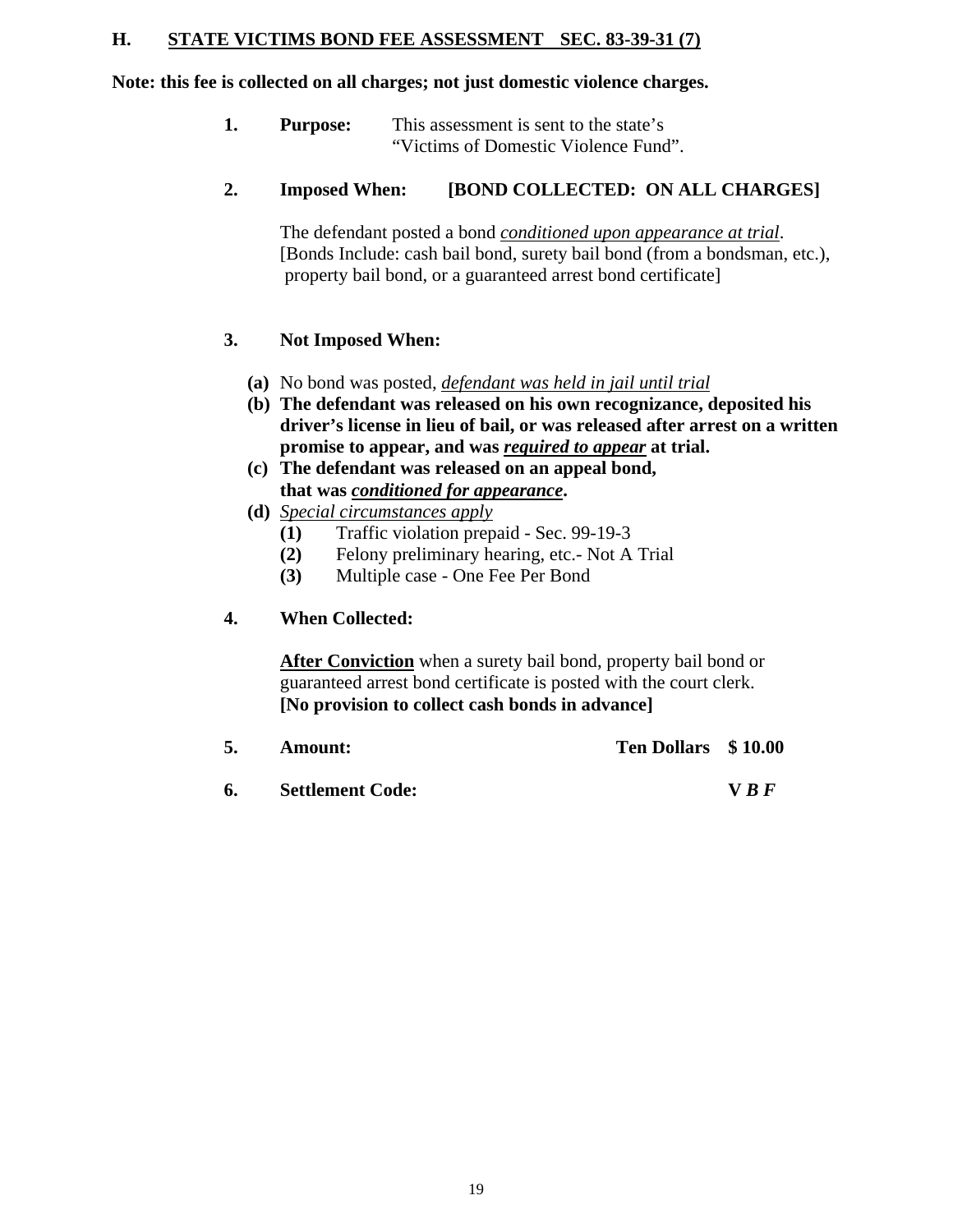#### **I. STATE GAME AND FISH LICENSE ASSESSMENT** SEC. 49-7-21 (6)

- **1.** Purpose: A state assessment to assist funding of the Department of Wildlife, Fisheries and Parks.
- **2. Imposed When:** A defendant is convicted of hunting, fishing, etc. without the required state license under Sec. 49-7-21 (3)
- **3. Amount Due:** The amount the license would have costs. To be noted on the ticket or citation by the charging officer. The officer may obtain the amount by contacting the local Field Office of the Department of Wildlife, Fisheries, & Parks. (Dist. 1 Tupelo (662) 840-5172, Dist. 2 Batesville (662) 563-6330, Dist. 3 Stoneville (601) 686-3520, Dist 4 (601) Meridian 692-2776, Dist. 5 Brookhaven (601) 835-3050, Dist. 6 Hattiesburg (601) 545-5632, Marine Biloxi (228) 435-1332, Metro Jackson 364-2235)

#### **4. DFA Settlement Code:** *H V*

#### **J. ADULT DRIVERS TRAINING** SEC. 63-9-11

- **1.** Purpose: A fee to off set the cost for the Department of Public Safety to maintain a non-public record of persons who are eligible for the program.
- **2. Imposed When:** A defendant qualifies and elects to proceed with the adult drivers training option in lieu of a conviction record.

| 3. | <b>Amount due:</b> | <b>Ten Dollars</b>                                                      | \$10.00 |
|----|--------------------|-------------------------------------------------------------------------|---------|
| 4. |                    | <b>Settlement:</b> Collections must be settled by the City Clerk to the |         |
|    |                    | Department of Finance and Administration (DFA).                         |         |
|    |                    |                                                                         |         |

**5. DFA Settlement Code: ADT**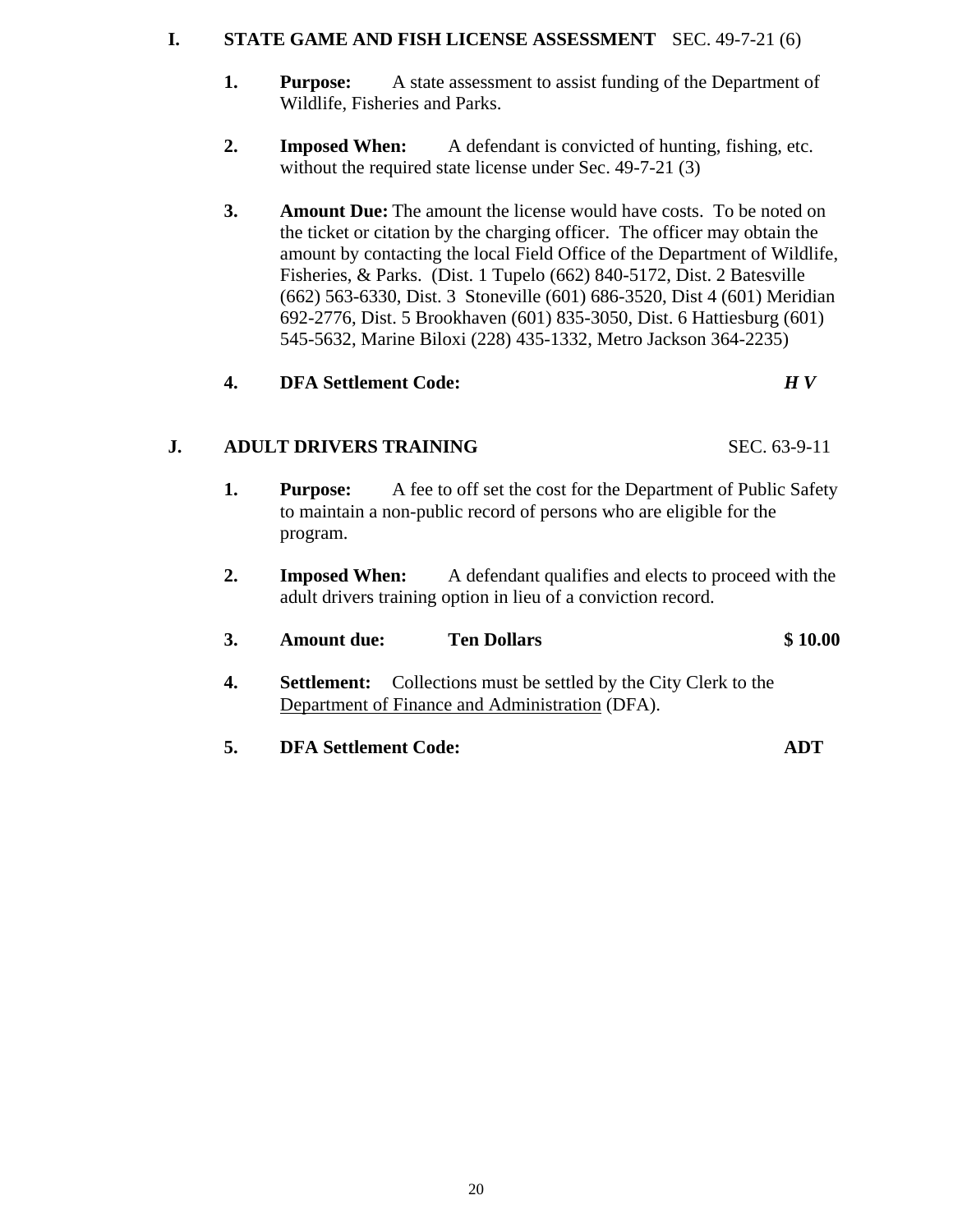#### **K. STATE CRIMINAL JUSTICE FUND ASSESSMENT** SEC. 97-19-67 (4)

| 1.             | <b>Purpose:</b>         | A state assessment to assist funding of the<br>criminal justice system                                                                                           |
|----------------|-------------------------|------------------------------------------------------------------------------------------------------------------------------------------------------------------|
| $\mathbf{2}$ . | <b>Imposed When:</b>    | A criminal conviction for writing a bad check<br>results from a complaint filed by the "District"<br>Attorney's Bad Check Unit" as provided by Sec.<br>97-19-79. |
| 3.             | <b>Amount Due:</b>      | Up to $85\%$ of the face value of the bad check                                                                                                                  |
| 4.             | <b>Settlement Code:</b> | $C$ J F                                                                                                                                                          |
| 5.             | <b>Other Charges:</b>   | Sec. 97-19-79 allows the district attorney's $$40.00$<br>service charge to be added to court cost.                                                               |

#### **L. OTHER EXCEPTIONS**

**1. SEATBELT CONVICTIONS:** State assessments are not collected for seatbelt convictions under Sec. 63-2-7. However, local assessments are collected (see A. G. opinion addressed to Donny Joe Sparks, dated August 15, 2008). [A seatbelt violation is not the same thing as a child restraint violation.

Assessments are collected for child restraint violations under Sec. 63-7- 301.]

**2. DEFENSIVE DRIVING:** No assessments should be charged on a **minor's defensive driving** option in lieu of conviction under Sec. 63-1- 55. However, fine, cost and assessments are charged for **adult defensive driving** in lieu of conviction under Sec. 63-9-11.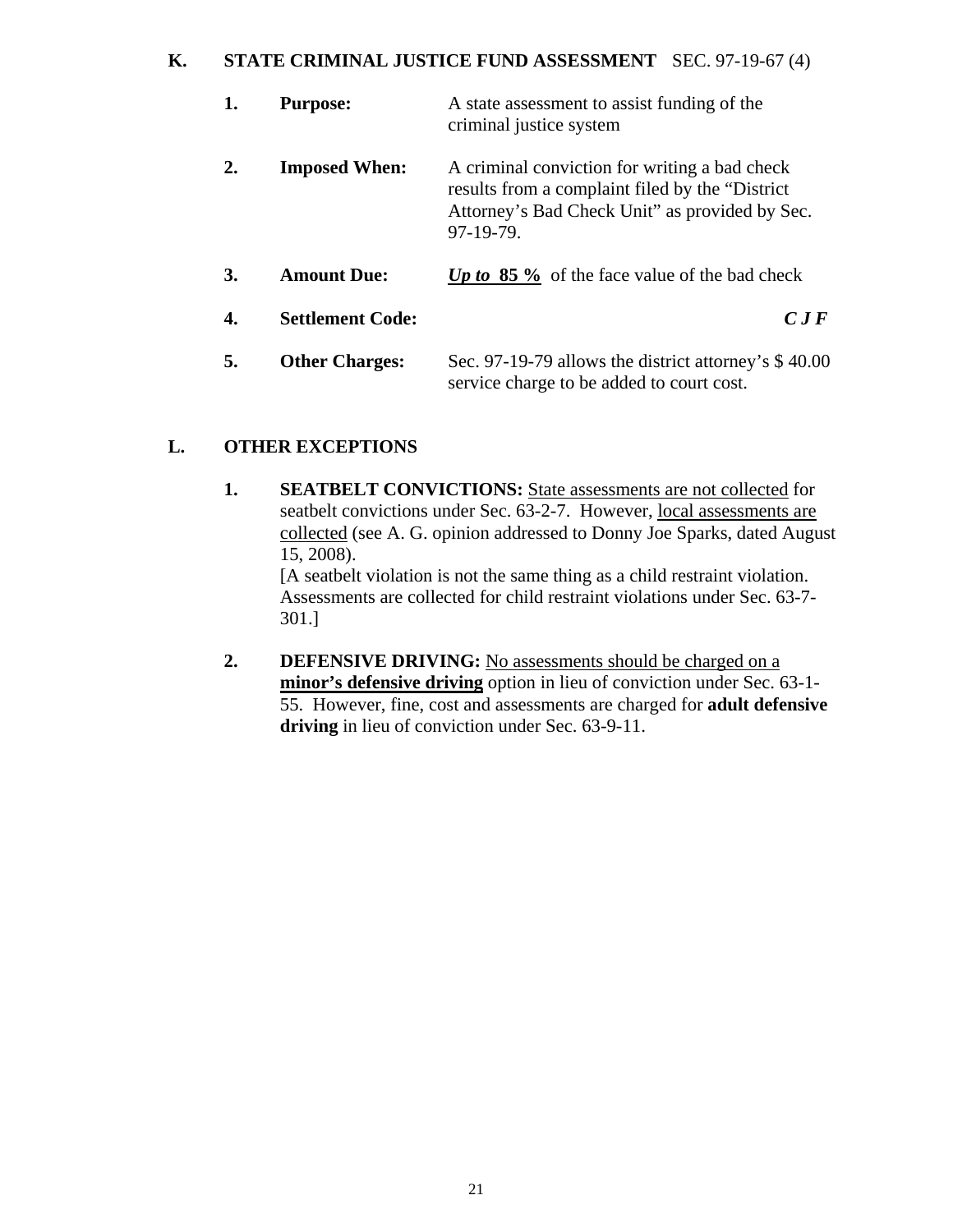# **2. STATE ASSESSMENTS IN CIVIL CASES**

It is unlikely that a civil case will arise in municipal court. In the event of a civil case the following assessments must be charged.

| <b>STATE COURT EDUCATION ASSESSMENT</b> | SEC. 37-26-3 |
|-----------------------------------------|--------------|
|                                         |              |

|                                                              | 1.                                                                                                                      | <b>Purpose:</b>    | A state assessment to fund court education |                |                    |        |  |
|--------------------------------------------------------------|-------------------------------------------------------------------------------------------------------------------------|--------------------|--------------------------------------------|----------------|--------------------|--------|--|
|                                                              | <b>Imposed When:</b><br>2.<br>Any time a civil case is filed                                                            |                    |                                            |                |                    |        |  |
|                                                              | 3.                                                                                                                      | <b>Amount Due:</b> | On each case filed                         |                | <b>Two Dollars</b> | \$2.00 |  |
|                                                              | <b>DFA Settlement Code:</b><br>4.                                                                                       |                    |                                            |                | SCEF               |        |  |
| В.                                                           | STATE COURT CONSTITUENTS ASSESSMENT<br>1.<br>A state assessment to assist funding of court education<br><b>Purpose:</b> |                    |                                            |                | SEC. 37-26-9 (4)   |        |  |
|                                                              |                                                                                                                         |                    |                                            |                |                    |        |  |
| 2.<br><b>Imposed When:</b><br>Any time a civil case is filed |                                                                                                                         |                    |                                            |                |                    |        |  |
|                                                              | 3.                                                                                                                      | <b>Amount Due:</b> | On each case filed                         | $\overline{a}$ | <b>Fifty Cents</b> | \$.50  |  |
| <b>DFA Settlement Code:</b><br>4.                            |                                                                                                                         |                    |                                            |                |                    | C C    |  |

# **3. LOCAL AND OTHER ASSESSMENTS**

#### **A. COUNTY LAW LIBRARY ASSESSMENT** (optional) SEC. 19-7-31

|    | <b>Purpose:</b>      | To fund the county law library                                                                                   |
|----|----------------------|------------------------------------------------------------------------------------------------------------------|
| 2. | <b>Imposed When:</b> | The municipal board <i>may</i> impose this assessment to<br>assist the cost of operating the county law library. |
| 3. | <b>Amount Due:</b>   | Up to $\$$ 1.50 for each case where convicted                                                                    |
| 4. |                      | <b>County Settlement:</b> Settle to the Chancery Clerk                                                           |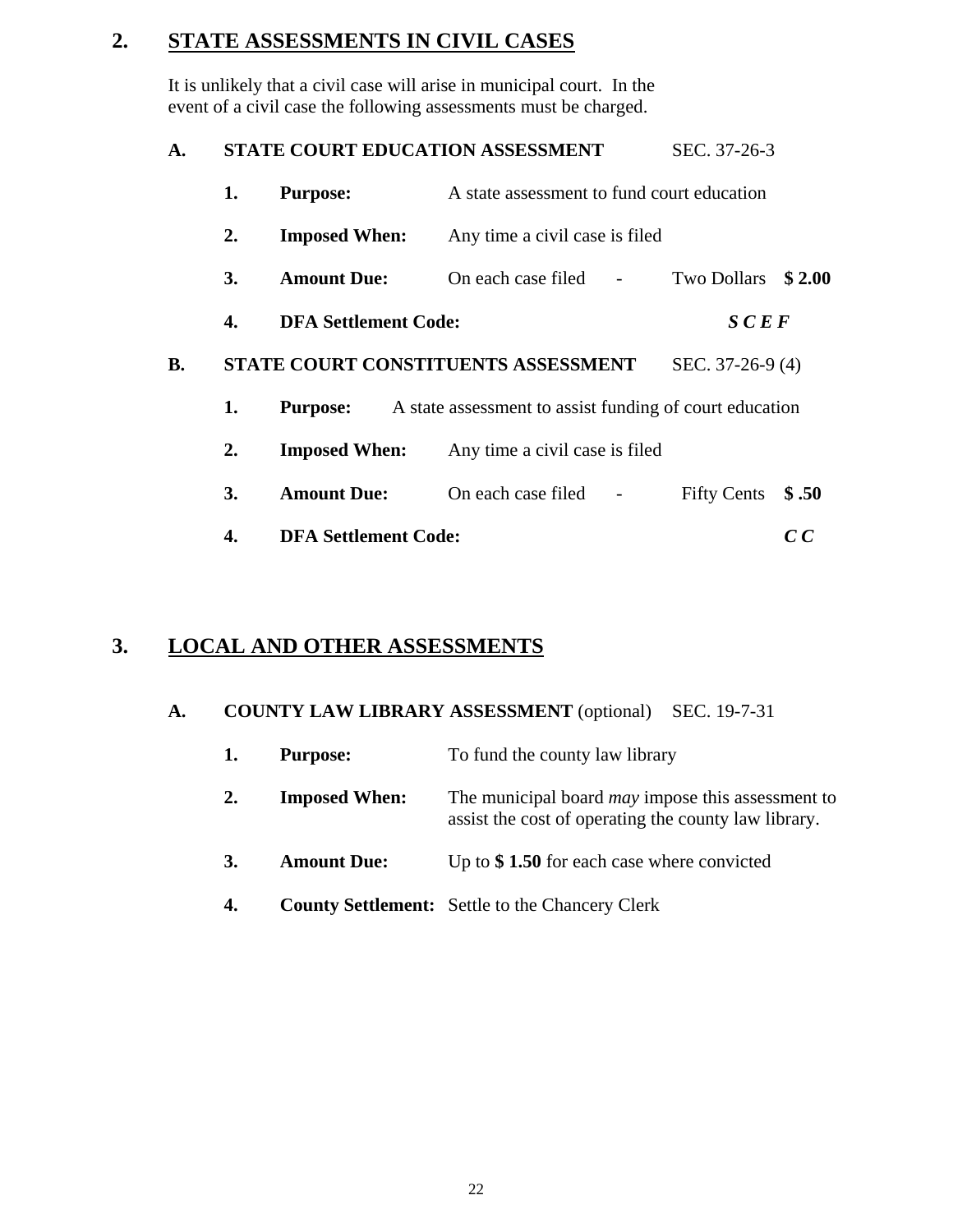#### **B.** LOCAL CITATION ASSESSMENT Sec. 63-9-31

- **1. Purpose:** An assessment to assist funding of wireless radio communications
- **2. Imposed When:** The Municipal Board may impose this assessment on criminal convictions resulting from citations issued by the police officers of the municipality.

#### **3. Amount Due: Up To \$ 10.00**

**4. DPS Settlement:** Collections must be settled to the Municipal Clerk for deposit with the Department of Public Safety's Office of Public Safety Planning (DPS).

#### **C. CRIME STOPPERS ASSESSMENT** (optional) SEC. 45-39-17

- **1.** Purpose: To fund local crime stopper programs
- **2. Imposed When:** The Municipal Board (by ordinance) may impose this assessment to fund local crime stopper programs.
- **3. Exceptions:** Not imposed on parking and registration convictions.
- **4. Amount Due:** Up to **\$ 2.00** for each criminal conviction
- **5. DPS Settlement:** Settled to the Municipal Clerk for deposit with the Department of Public Safety's Office of Public Safety Planning (DPS).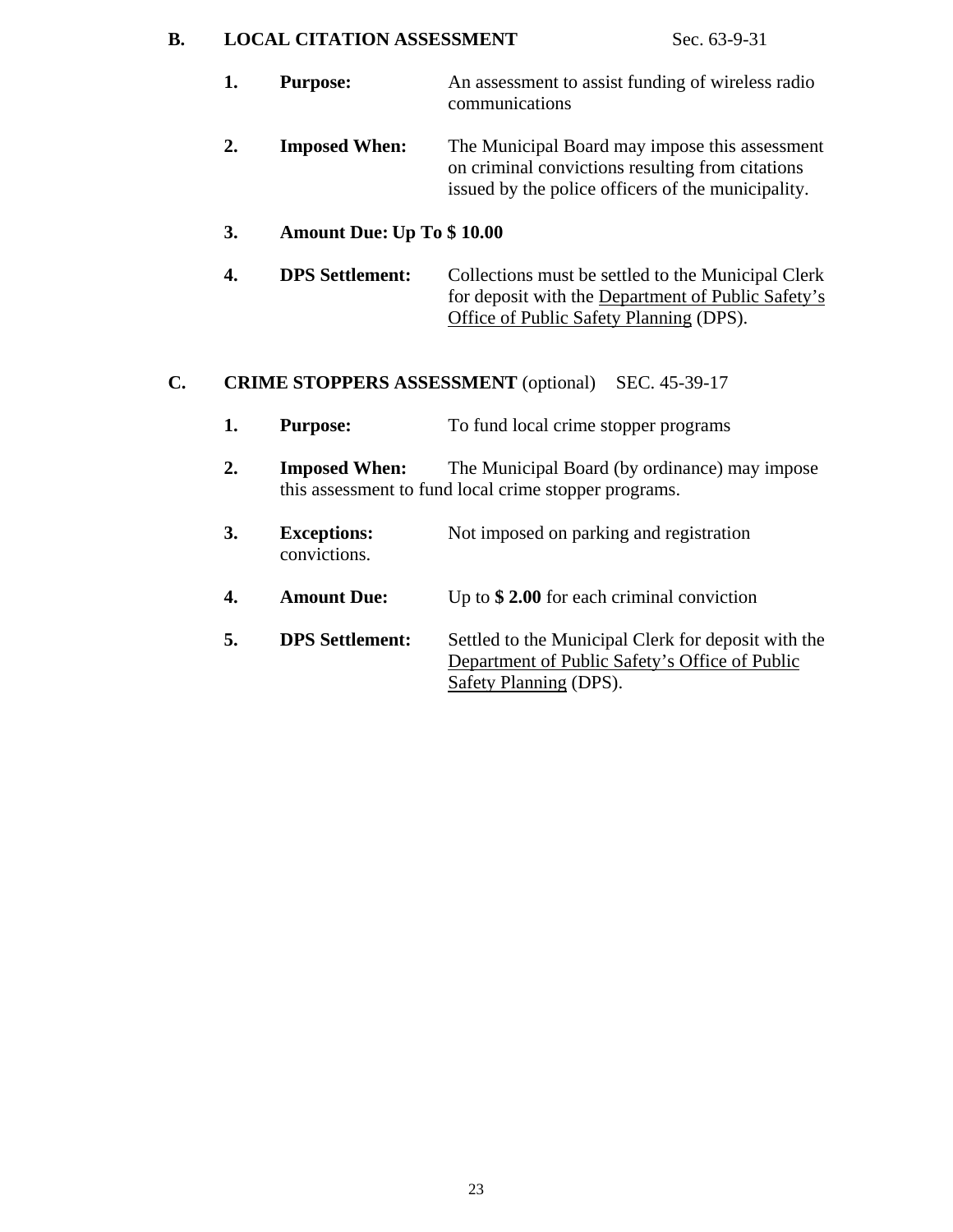## **D. POLICE DEPARTMENT ASSESSMENT SEC. 63-9-33**  [Optional for Municipalities with a population of 15,000 or more.]

- **1.** Purpose: To fund computerized crime prevention. **2. Imposed When:** When imposed by the municipal board (by ordinance procedure). **3.** Amount Due: Up to One Dollar (\$ 1.00) when there is a violation of Title 63 or parking or registration.
- **4.** Settlement: Settled to the Municipal Clerk for deposit into a special fund to be budgeted by the board.

#### **E. MUNICIPAL/ OTHER LOCAL SPECIAL ASSESSMENTS**

There are *no other statutory municipal or other special assessments*. Other assessments may be imposed only by local and private legislation.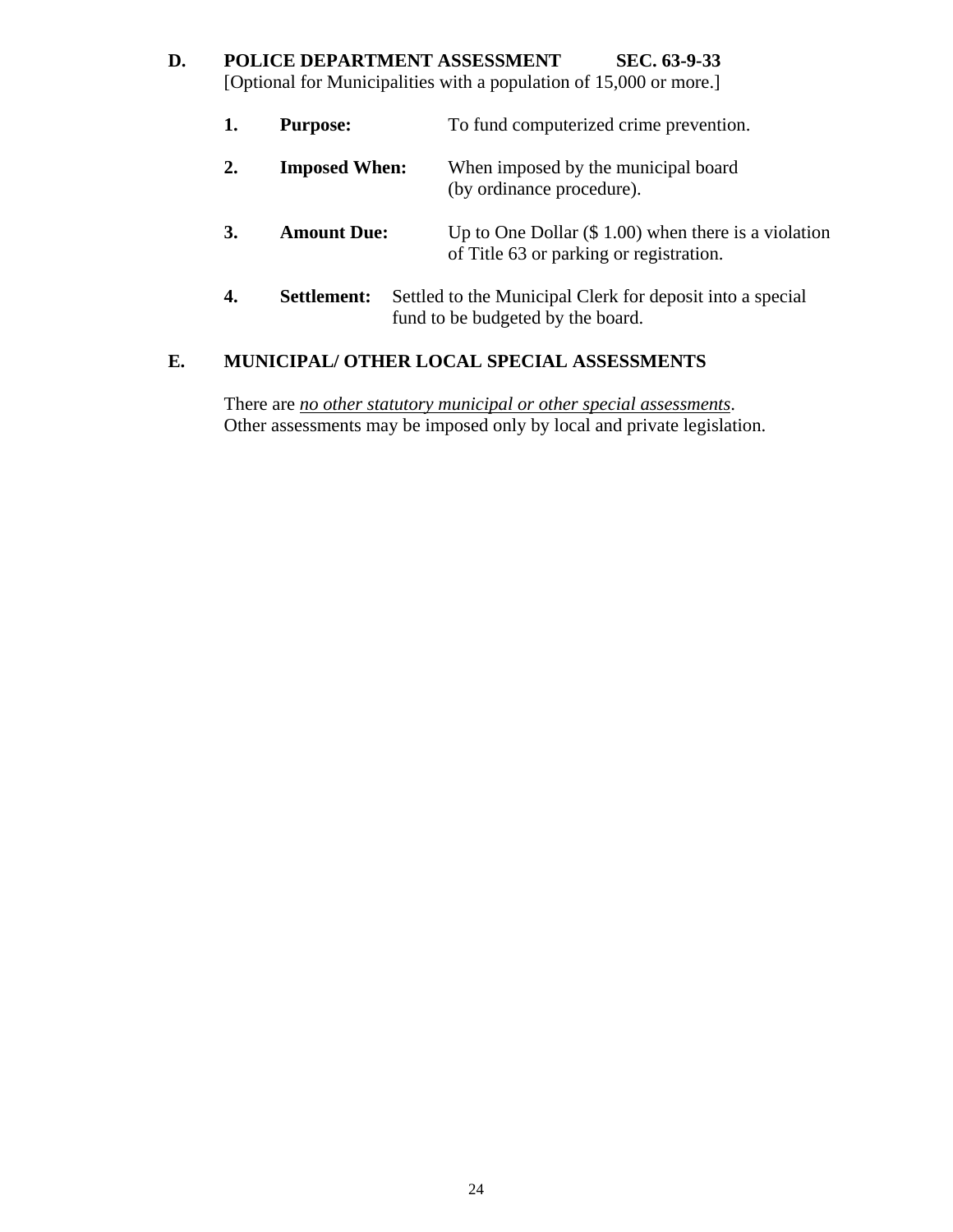# **4. STATE IMPOSED FINE AND CIVIL PENALTY**

### **COMPLULSORY MOTOR VEHICLE LIABILITY INSURANCE**

### **1. CRIMIAL FINE**

| A. | <b>Imposed By:</b>   | Section $63-15-4$                                                                |
|----|----------------------|----------------------------------------------------------------------------------|
| В. | <b>Imposed when:</b> | A person is convicted of operating a motor vehicle<br>without an insurance card. |

#### **C. Amount Due**

- **1.** \$ 500.00 if no insurance is obtained by court or payment date.
- **2.** \$ 100.00 if insurance is obtained by court or payment date.
- **3.** Judge may suspend any portion of the fine. (See A. G. Opinion Robert W. Lawrence - 2/9/01)

#### **D. Settlement Requirement:**

- **1.** State Share: <u>One Half (50 %)</u> of the fine collected must be settled to the state.
- **2. Municipal Share: One Half (50 %)** of the fine collected must be settled to the municipality. The money is settled as with other general fine collections, to the General Fund of the municipality

#### **E. DFA Settlement Code: MVL**

 [**Note**: Care should be taken to report to the Department of Public Safety on the Commissioner's Copy of the Traffic Ticket all cases where the defendant does not show "proof of insurance". Section 63-15-4 (4) requires suspension of the drivers license for one year or until the owner of the vehicle shows proof of liability insurance.]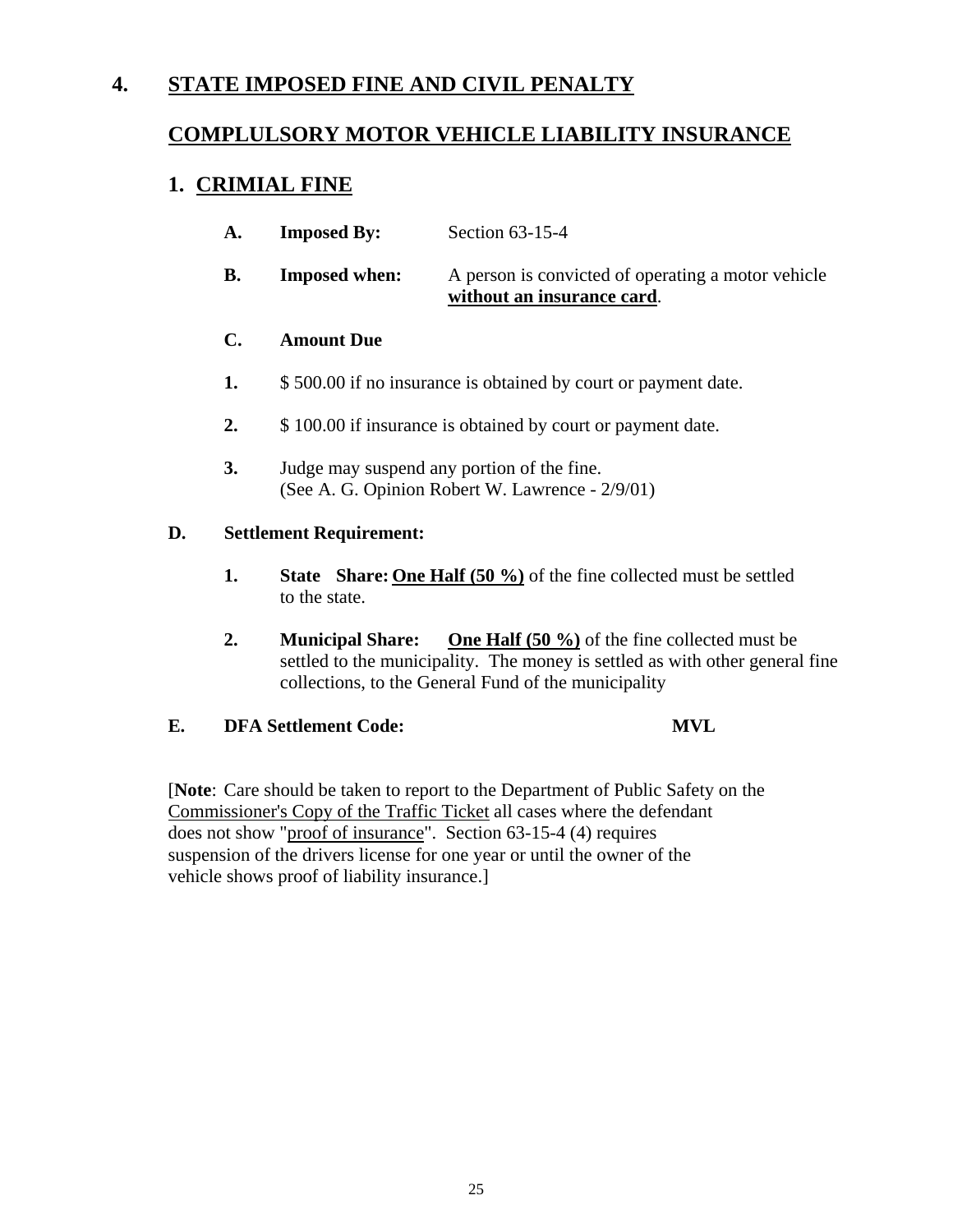### **2. CIVIL PENALTY**

- **A. Imposed By: SENATE BILL 2631, SECTION 7 (Code Sections to be Assigned)**
- **B. Imposed When: Owner of Motor Vehicle Operated on Public Roads, etc. Does Not Have Sec. 63-15-3 (j) Minimum Insurance.**

**May not convict a person of a Section 63-15-4 (4) criminal penalty if convicted of a civil penalty (same incident).** 

#### **C. Civil Penalty Amount:**

Commissioner of Public Safety, Commissioner of Revenue, or Court shall suspend vehicle registration and/or the owner's or operator's driving privileges; and shall impose a civil penalty. [It appears this penalty is collected by the municipal court clerk.]

\$ 300 first conviction

- \$ 400 second conviction
- \$ 500 third or subsequent conviction

The civil penalty may not be reduced or suspended by a court.

License or registration may not be reinstated until owner has insurance and paid the civil penalty.

- **D. Settlement Requirement:**
- **1. Civil Penalty payable to the State.**
- **2.** If appeal to the Municipal Court:  $$ 100.00$  of the civil penalty is payable to the Municipal General Fund. [It appears the municipal court clerk collects the entire civil penalty and divides the collection between the state and municipality.]
- **E. Settlement Code: Uninsured Motorist Information UMI [This is the anticipated code from the Department of Finance and Administration.]**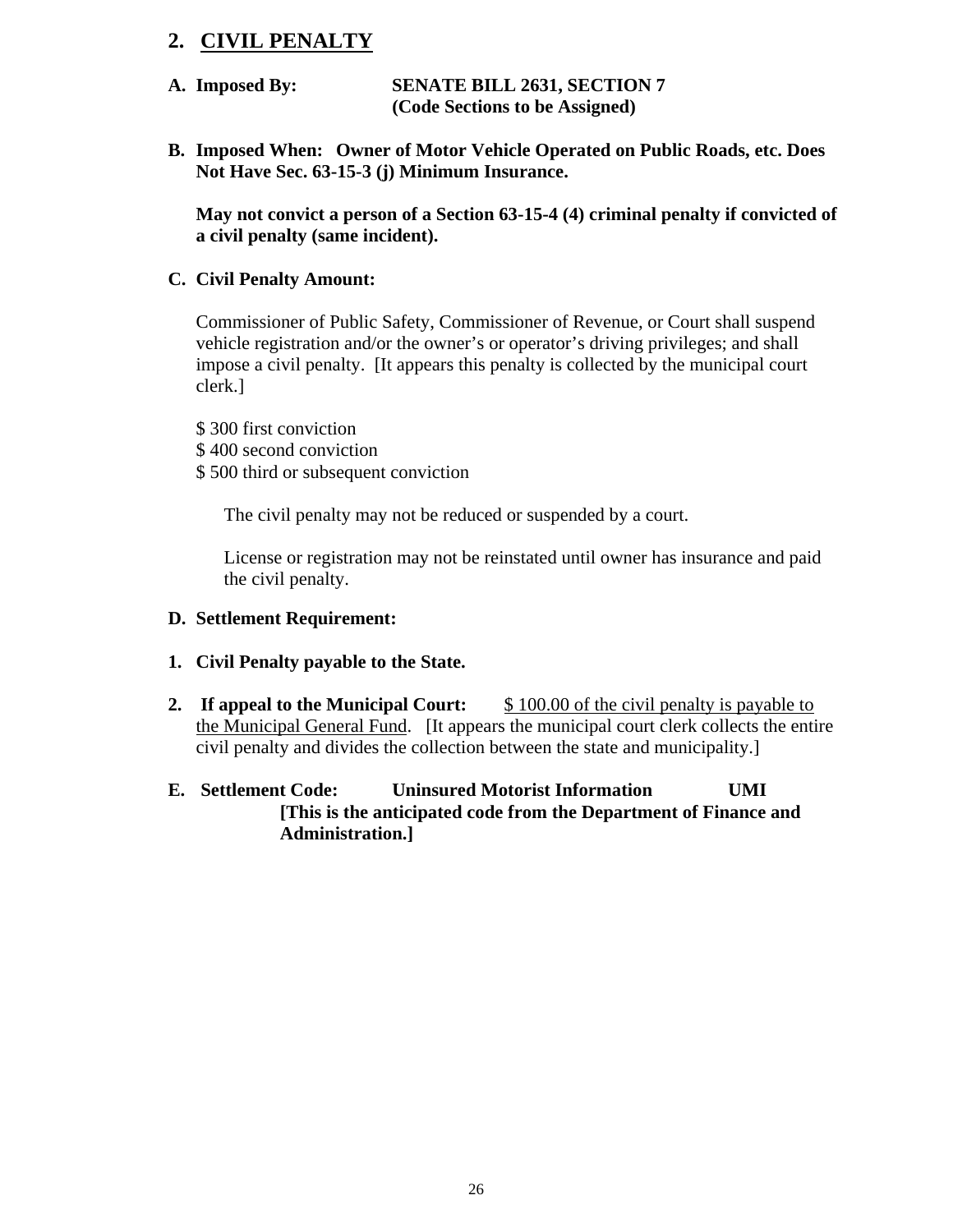### **4. REGULATIONS GOVERNING ASSESSMENTS (Formal Regulations: Rule 4.700: Title 4, effective June 30, 2005)**

A. **APPLYING ASSESSMENTS** – Assessments are determined as of the date of the court judgment. There is no authority to suspend assessments

#### **B. COLLECTION OF ASSESSMENTS**

- **1. Who Collects:** The municipal court clerk Sec. 21-23-11
- **2. How Collected:** 
	- **(a)** *Cash*
	- **(b)** *Check* received from a Miss. resident paying a Title 63 Ch. 3, 5, or 7 traffic violation must be accepted (required by Sec. 63-9-12). The court clerk is not responsible for a bad check, if a reasonable collection effort is made (such as suspending the driver's license).
	- **(c)** *Other check, money order, etc.* 
		- **(1)** The court clerk is responsible for bad collections, accepted at personal risk. (It is suggested that you do not deliver the receipt or credit the person's account until the check, etc. clears)
		- **(2)** If a bad check is received, Sec. 97-19-57 explains the procedure for notification to the defendant that a check has been dishonored. This procedure is to establish intent to write a bad check and authorize a \$40,00 service charge.
	- **(d)** *Working assessments off* may be authorized by the court (A.G. Priscilla Daniel 10/3/90). Sec. 47-1-47 & Sec. 99-19-20 authorizes amount of the credit. The municipality does not reimburse the state for the loss.

#### **C. ACCOUNTING FOR ASSESSMENTS**

- **1. Receipts** must be written to show the type assessments collected.
- **2. Settlement Reports** must be made (daily) to the municipal clerk, when there is a separate court clerk. This report must provide all necessary information for the municipal clerk's further accounting and further settling (Sec. 21-15-21).
- **3. Account Funds** *clearing funds* must be maintained by municipal clerks to account for and to hold state and county assessments. Special municipal assessments are accounted for in municipal *special revenue funds.*
- **4. Accounting Records** must be prepared by the court clerk and municipal clerk as appropriate and required by the "*Municipal Audit and Accounting Guide* " regulations ( find at website: http://www.osa.state.ms.us/downloads.htm ). These include receipts, journals, and ledgers.
- **5. Settlement Codes and Descriptions** must be used to account for assessments.

**DFA Settlement Codes:** The court clerk must determine and provide the settlement codes to the municipal clerk for settlements to be made to the State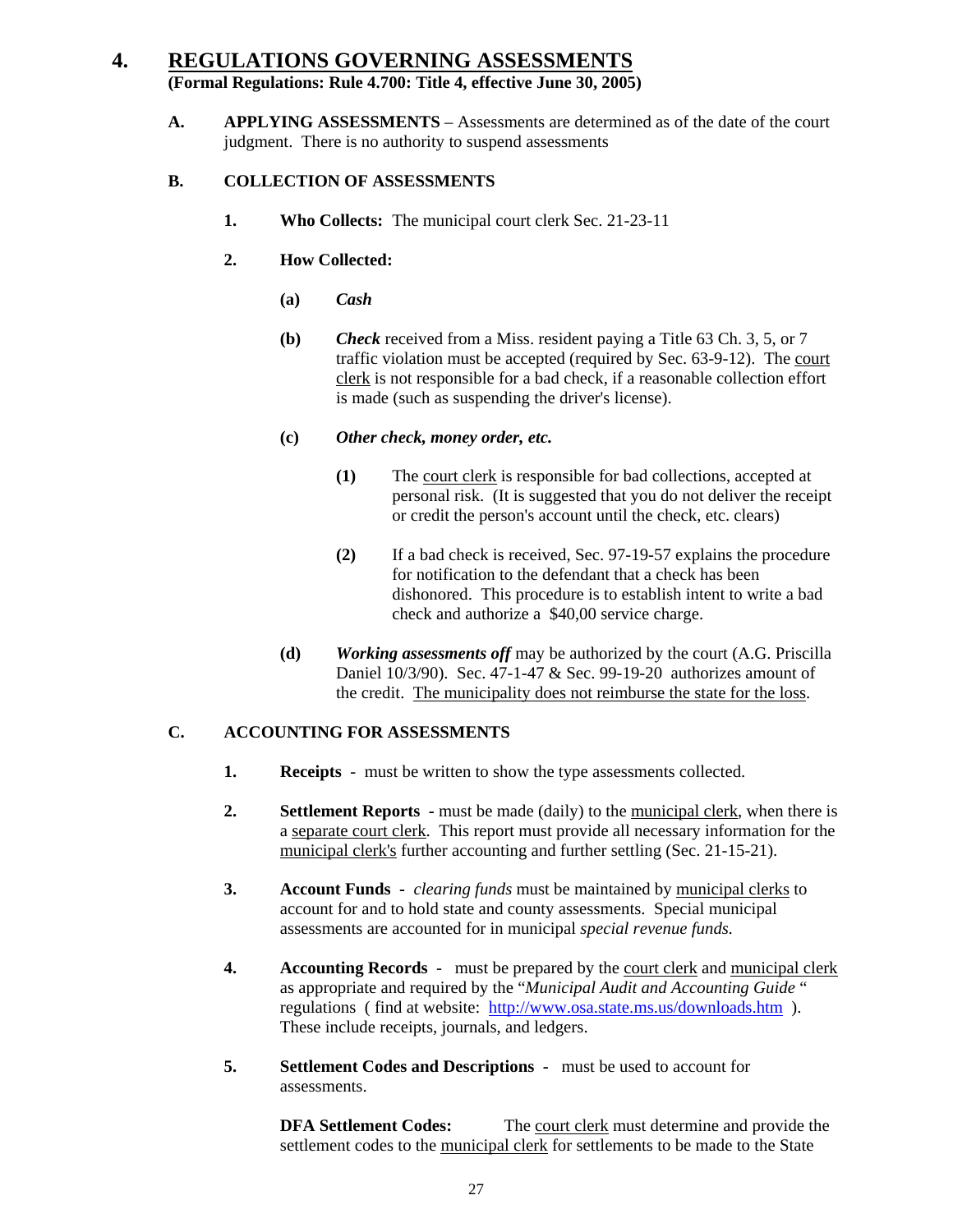Department of Finance (DFA), these codes are listed on settlement forms provided to the municipal clerk by DFA.

**DPS Settlement Descriptions:** The court clerk must also determine and provide the description codes to the municipal clerk for settlements to be made to the State Department of Public Safety (DPS), these description codes are listed on settlement forms provided to the municipal clerks by DPS.

**Old Law Assessments Codes** (cases prior to 10/1/90): must be reclassified by type of violation, and accounted for using the proper settlement code.

**Code Training:** These codes and descriptions are also included in Judicial College training materials presented to court clerks.

#### **D. SETTLEMENT OF ASSESSMENTS**

**1. Daily Settlements:** The court clerk must immediately settle all collections to the municipal treasury (Sec. 21-15-21). Generally, this means daily.

#### **2. Monthly Settlements:**

 **Routine Collections:** The municipal clerk must settle court *assessments* to the state and county monthly (a board claim or approval order is not required and should not delay settlement).

**Other Collections:** Collections pending determination should be held until resolutions. For example, pre-paid appearance bond fees should be held until the court guilty/innocent decision or the prosecutor determines if a refund is due.

**3. Settlement Forms:** State issued settlement forms must be used by the municipal clerk for settlements to the state.

**DFA Form:** This form will be prescribed by the Dept. of Finance and Administration for settlement of assessments such as uniform assessments. This form will be updated as changes and new settlement codes are required.

**DPS Form:** This form will be prescribed by the Dept. of Public Safety's Office of Public Safety Planning for settlement of certain special assessments it accounts for and returns to the municipality, such as local citation and crime stopper assessments.

**Preparation of Forms:** These are "fill in the blank" forms that include instructions for mailing and making contact for assistance. If a settlement cannot be neatly and completely made on the form (without change), contact should be made as instructed (something is wrong).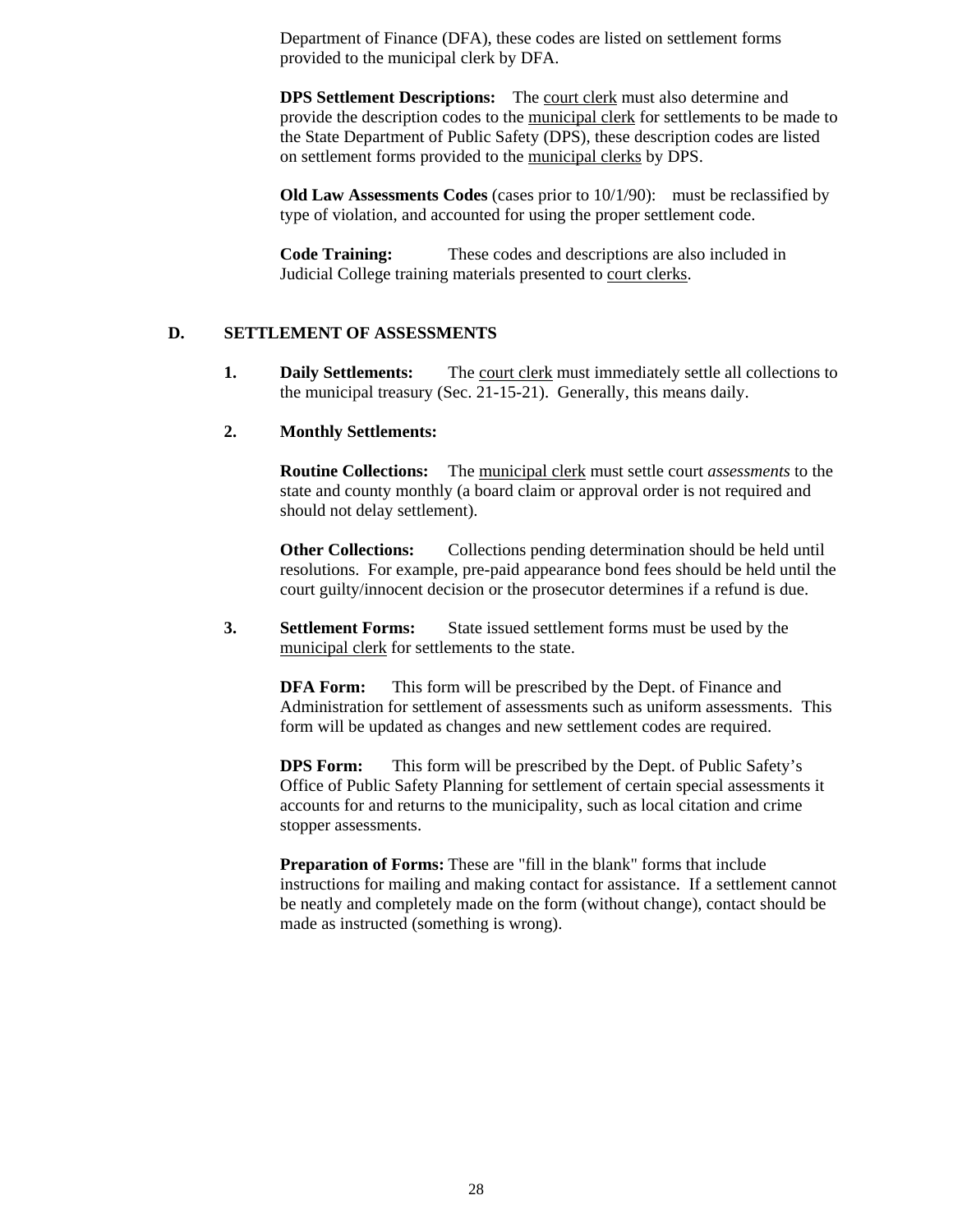#### **E. REFUND OF STATE ASSESSMENTS [AND OTHER COURT RELATED PAYMENTS TO THE STATE]**

- **1. Who Authorizes Refunds:** The Court Clerks must authorize a refund when any of the following conditions occur.
- **(a)** Over payments have been made due to **collection error***,*
- **(b) court order** directs,
- **(c)** convictions have been **overturned upon appeal,**
- **(d)** or in the case of an advance **appearance bond fee** payment, when the prosecutor enters a **nolle prosequi or retires the case to the file**.
- **2. Who Must Make Refunds:** The Municipal Clerk must make the refund when legally authorized by the Court Clerk.
- **3. How Refunds Are Authorized:** The Court Clerk must authorize all refunds by following the "**certificates of eligibility**" procedure.
- **4. Certificate of Eligibility Procedure:** This procedure involves the Court Clerk preparing, distributing and accounting for a form as prescribed and regulated by the State Auditor (Sec. 99-19-73 & 83-39-31).
- **(a)** The **"Certificates of Eligibility" form** is a mandatory document. This form is issued by the Court Clerk to the person to be refunded and the Municipal Clerk.
- **(b)** The Certificate of Eligibility form must contain the specific information. The form must be written, signed and include the date, case number, payee, amount due and reason for the refund. Written and signed may be electronic when appropriate (Sec. 75-12-13).
- **(c)** Copies of all issued certificates of eligibility must be maintained as a record by the Court Clerk; and the Municipal Clerk when a refund is made.

#### **F. REFUNDS OF OTHER COLLECTIONS [NOT STATE RELATED]**

The "Certificate of Eligibility" procedure may also be used to support claims presented to the municipality for other (over or refundable) payments made to municipal funds (claims docket, Sec. 21-39-5 & 21-39-7). This means claims filed with the Municipal Clerk for court collections that were settled into municipal funds; such as fines, court costs, bond forfeitures, local assessments, etc.. Such claims may be filed by a person making the claim or the court clerk on their behalf.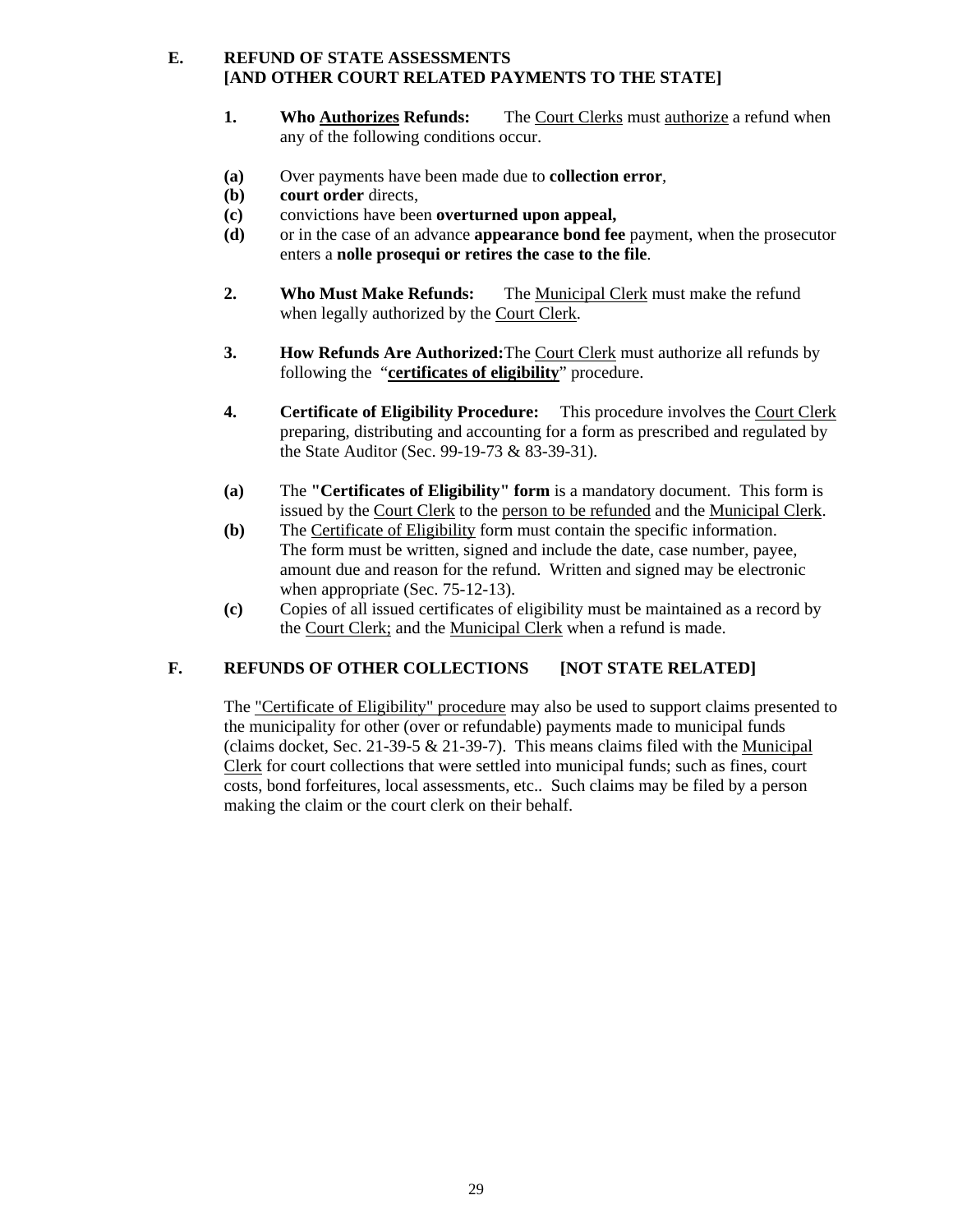#### G**. SOURCES OF REFUNDS:**

Refunds must be made from the funds and accounts the originally collected money was settled into. For example, an overpayment of a State Uniform Assessment Traffic Violation (TV) collection would be refunded from the TV collection currently held in the "State Assessment Clearing Fund".

If assessment money has already been settled to the state (or county), refunds are made from later similar collections as it is deposited into the fund.

 The Municipal Clerk must reduce the settlement to the state by the amount of refunds made. The state settlement form list net settlements; it is not necessary to show refunds.

If the amount of a refund is too large to recover from similar funds on hand; the municipal clerk should contact the Department of Finance and Administration for procedures.

Refunds from municipal funds (General Fund, etc.) are not limited to the type of revenue (fine, court costs, bond forfeiture, etc.) collected.

#### **H. MUNICIPAL BOARD ORDERS FOR REFUNDS:**

Municipal Board's Orders are not required for refunds of state or county assessments (money held in clearing funds). A board order is required to authorize refunds of court cost, fines or special municipal assessments (money held in budgeted municipal funds).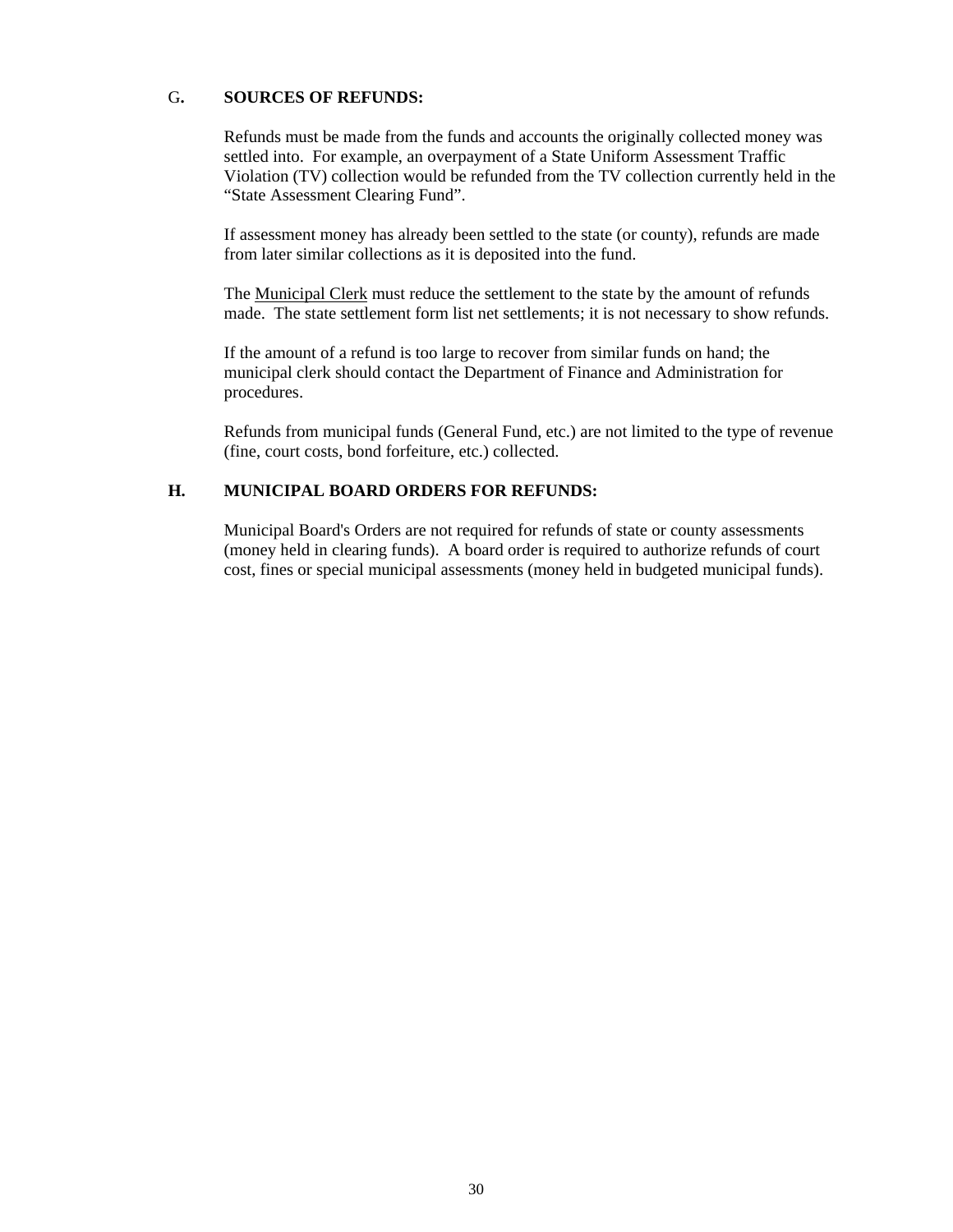# **COURT ASSESSMENT/FINE SETTLEMENT FORM**

Submit to Department of Finance and Administration

#### COUNTY **OR** MUNICIPALITY OF: \_\_\_\_\_\_\_\_\_\_\_\_\_\_\_\_\_\_\_\_\_\_\_\_\_ FOR THE MONTH & YEAR OF: \_\_\_\_\_\_\_\_\_\_\_\_\_\_\_\_\_\_\_\_\_\_\_\_\_\_\_

| <b>ASSESSMENT</b><br>/FINE CODES                                 | <b>CITY</b><br><b>COURT</b> | <b>CIRCUIT/</b><br><b>COUNTY</b><br><b>COURT</b> | <b>JUSTICE</b><br><b>COURT</b> | <b>CHANCERY</b><br><b>COURT</b> | <b>TOTAL</b> | <b>ASSESSMENT</b><br>/FINE CODES |
|------------------------------------------------------------------|-----------------------------|--------------------------------------------------|--------------------------------|---------------------------------|--------------|----------------------------------|
| $\ensuremath{\text{SCEF}}$                                       |                             |                                                  |                                |                                 |              | $\ensuremath{\text{SCEF}}$       |
| $\operatorname{TV}$                                              |                             |                                                  |                                |                                 |              | $\operatorname{TV}$              |
| ${\rm IC}$                                                       |                             |                                                  |                                |                                 |              | ${\rm IC}$                       |
| $\operatorname{GF}$                                              |                             |                                                  |                                |                                 |              | $\operatorname{GF}$              |
| $\operatorname{SL}$                                              |                             |                                                  |                                |                                 |              | $\operatorname{SL}$              |
| $\ensuremath{\mathcal{T}}\ensuremath{\mathcal{T}}$               |                             |                                                  |                                |                                 |              | $\operatorname{TT}$              |
| $_{\rm OM}$                                                      |                             |                                                  |                                |                                 |              | $OM$                             |
| $\mathrm{OF}% _{T}=\mathrm{Tr}_{T}\left( \mathcal{N}_{T}\right)$ |                             |                                                  |                                |                                 |              | $\mathbf{OF}% _{T}$              |
| ${\bf A} {\bf B} {\bf F}$                                        |                             |                                                  |                                |                                 |              | ABF                              |
| <b>VBF</b>                                                       |                             |                                                  |                                |                                 |              | <b>VBF</b>                       |
| <b>DVF</b>                                                       |                             |                                                  |                                |                                 |              | <b>DVF</b>                       |
| $\ensuremath{\mathrm{CJF}}$                                      |                             |                                                  |                                |                                 |              | CJF                              |
| $\rm CC$                                                         |                             |                                                  |                                |                                 |              | CC                               |
| $\mathbf{DA}$                                                    |                             |                                                  |                                |                                 |              | $\mathbf{DA}$                    |
| ${\rm HV}$                                                       |                             |                                                  |                                |                                 |              | ${\rm HV}$                       |
| $\ensuremath{\text{MVL}}$                                        |                             |                                                  |                                |                                 |              | $\ensuremath{\text{MVL}}$        |
| $\mathbf{A}\mathbf{D}\mathbf{T}$                                 |                             |                                                  |                                |                                 |              | $\mathbf{A}\mathbf{D}\mathbf{T}$ |
| <b>CTF</b>                                                       |                             |                                                  |                                |                                 |              | ${\rm CTF}$                      |
| $\mbox{CEC}$                                                     |                             |                                                  |                                |                                 |              | CEC                              |
| $\rm CLA$                                                        |                             |                                                  |                                |                                 |              | <b>CLA</b>                       |
| ${\rm ALA}$                                                      |                             |                                                  |                                |                                 |              | ${\rm ALA}$                      |
| RCV                                                              |                             |                                                  |                                |                                 |              | RCV                              |
| $\operatorname{DV}$                                              |                             |                                                  |                                |                                 |              | DV                               |
| <b>EXP</b>                                                       |                             |                                                  |                                |                                 |              | <b>EXP</b>                       |
| <b>JSF</b>                                                       |                             |                                                  |                                |                                 |              | $\operatorname{JSF}$             |
| $\ensuremath{\mathrm{UMI}}$                                      |                             |                                                  |                                |                                 |              | <b>UMI</b>                       |
| <b>TOTAL</b>                                                     |                             |                                                  |                                |                                 |              |                                  |

#### REPORT SUBMITTED BY: \_\_\_\_\_\_\_\_\_\_\_\_\_\_\_\_\_\_\_\_\_\_\_\_\_\_\_\_\_ DATE OF REPORT: \_\_\_\_\_\_\_\_\_\_\_\_\_\_\_\_\_ TELEPHONE NUMBER: \_\_\_\_\_\_\_\_\_\_\_\_\_\_\_\_\_\_\_\_\_\_\_\_\_\_\_\_\_

*An Explanation and the Assessment and Fine Codes are defined on the back of this form.*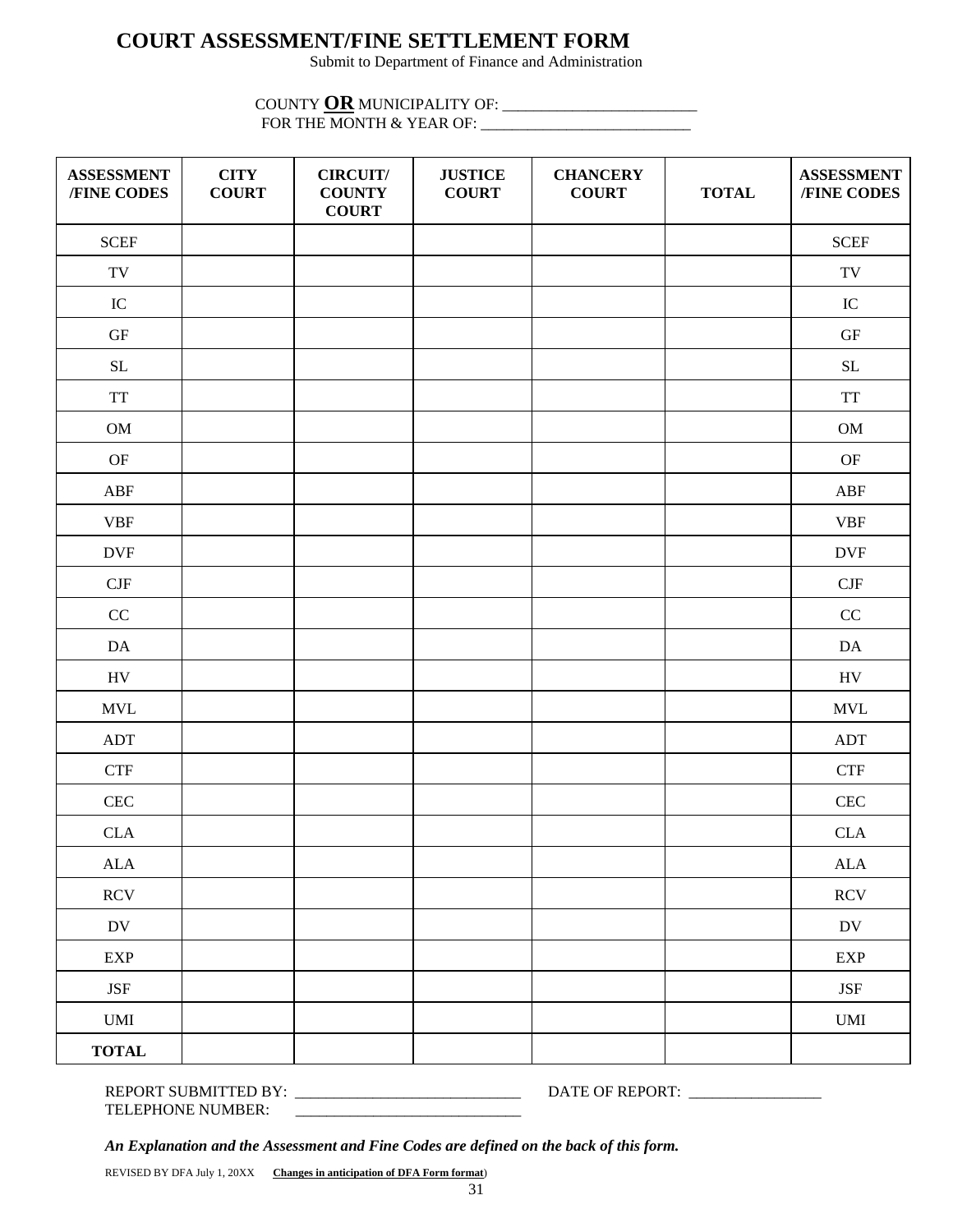#### **EXPLANATION OF STATE ASSESSMENT/FINE FORM**

- 1. This form was designed by the State Auditor's Office to be used in the settlement of court assessments and fines. The form should be processed as follows:
	- (A) All assessments and applicable fines should be settled monthly.
	- (B) The form should show the total from each type of assessment and fine and
	- the court making the assessment and/or fine.
	- (C) **One** check should accompany the settlement and be payable to *State Treasurer*.
	- (D) The completed form and check should be mailed to: Department of Finance and Administration Office of Budget and Accounting P. O. Box 267, Jackson, MS 39205
- 2. Questions regarding this form should be directed to: Department of Finance and Administration 601-359-3402 State Auditor's Office 1-800-321-1275 or 601-576-2657
- 3. The assessment and fine codes shown on the form are defined as follows:

| (1)  | <b>SCEF</b> | $\frac{1}{2}$            | <b>State Court Education Fund</b>            |                              | SEC. 37-26-3                    |
|------|-------------|--------------------------|----------------------------------------------|------------------------------|---------------------------------|
| (2)  | TV          | $\overline{\phantom{a}}$ | <b>Traffic Violations</b>                    | $\qquad \qquad \blacksquare$ | SEC. 99-19-73 (1)               |
| (3)  | IC          | $\blacksquare$           | <b>Implied Consent Law Violations</b>        | $\overline{\phantom{a}}$     | SEC. 99-19-73 (2)               |
| (4)  | GF          | $\overline{\phantom{a}}$ | Game and Fish Law Violations                 |                              | SEC. 99-19-73 (3)               |
| (5)  | SL          | $\blacksquare$           | <b>Litter Law Violations</b>                 | $\overline{\phantom{a}}$     | SEC. 99-19-73 (4)               |
| (6)  | TT          | ÷,                       | Trauma Traffic                               | $\overline{\phantom{a}}$     | SEC. 99-19-73 (5)               |
| (7)  | <b>OM</b>   | $\overline{\phantom{a}}$ | <b>Other Misdemeanors</b>                    | $\overline{\phantom{a}}$     | SEC. 99-19-73 (6)               |
| (8)  | <b>OF</b>   | $\blacksquare$           | <b>Other Felonies</b>                        | $\overline{\phantom{a}}$     | SEC. 99-19-73 (7)               |
| (9)  | ABF         | $\blacksquare$           | Appearance Bond Fee                          | $\overline{\phantom{a}}$     | SEC. 83-39-31                   |
| (10) | <b>VBF</b>  | $\blacksquare$           | Victims Bond Fee                             | $\overline{\phantom{a}}$     | SEC. 83-39-31 (7)               |
| (11) | <b>DVF</b>  | $\blacksquare$           | Domestic Violence Fund                       | $\blacksquare$               | SEC. 25-7-13                    |
| (12) | CJF         | $\overline{\phantom{a}}$ | Criminal Justice Fund                        | $\blacksquare$               | SEC. 97-19-67                   |
| (13) | CC          | $\frac{1}{2}$            | <b>Court Constituents Fund</b>               | $\overline{\phantom{a}}$     | SEC. 37-26-9                    |
| (14) | DA          | $\blacksquare$           | Drug Abuse/Drivers License Reinstatement     | $\overline{\phantom{a}}$     | SEC. 63-1-71 /<br>SEC. 63-11-30 |
| (15) | HV          | ÷,                       | Hunting Violation Fee                        | $\overline{\phantom{a}}$     | SEC. 49-7-21                    |
| (16) | <b>MVL</b>  | ÷                        | Compulsory Motor Vehicle Liability Insurance | $\blacksquare$               | SEC. 63-15-4                    |
| (17) | <b>ADT</b>  | $\blacksquare$           | <b>Adult Driver Training</b>                 | $\overline{a}$               | SEC. 63-9-11                    |
| (18) | <b>CTF</b>  | $\blacksquare$           | Mississippi Children's Trust Fund            | $\overline{\phantom{a}}$     | SEC. 99-19-75                   |
| (19) | <b>CEC</b>  | ÷,                       | Comprehensive Electronic Court Systems       | $\overline{\phantom{a}}$     | SEC. 25-7-9 / 25-7-13           |
| (20) | <b>CLA</b>  | $\blacksquare$           | Civil Legal Assistance Fund                  | $\blacksquare$               | SEC. 25-7-9 / 25-7-13           |
| (21) | <b>ALA</b>  | $\overline{\phantom{a}}$ | <b>Additional Littering Assessment</b>       | $\blacksquare$               | SEC. 97-15-29                   |
| (22) | <b>RCV</b>  | $\overline{\phantom{a}}$ | Railroad Crossing Violation                  | $\blacksquare$               | SEC. 99-19-73 (8) (a)           |
| (23) | DV          | $\overline{\phantom{0}}$ | Drug Violation                               | $\overline{\phantom{a}}$     | SEC. 99-19-73 (8) (b)           |
| (24) | EXP         | $\blacksquare$           | <b>Expunge Assessment</b>                    | $\overline{\phantom{a}}$     | SEC. 99-19-72                   |
| (25) | <b>JSF</b>  | $\frac{1}{2}$            | Judicial System Fund                         |                              | SEC. $25-7-9$ (3)(b)            |
|      |             |                          |                                              |                              | $/ 25 - 7 - 13 (1)(d)$          |
| (26) | UMI         | $\overline{\phantom{a}}$ | Uninsured Motorist Identification            |                              | - Sec. 7, S.B. 2631, 2012 Sess. |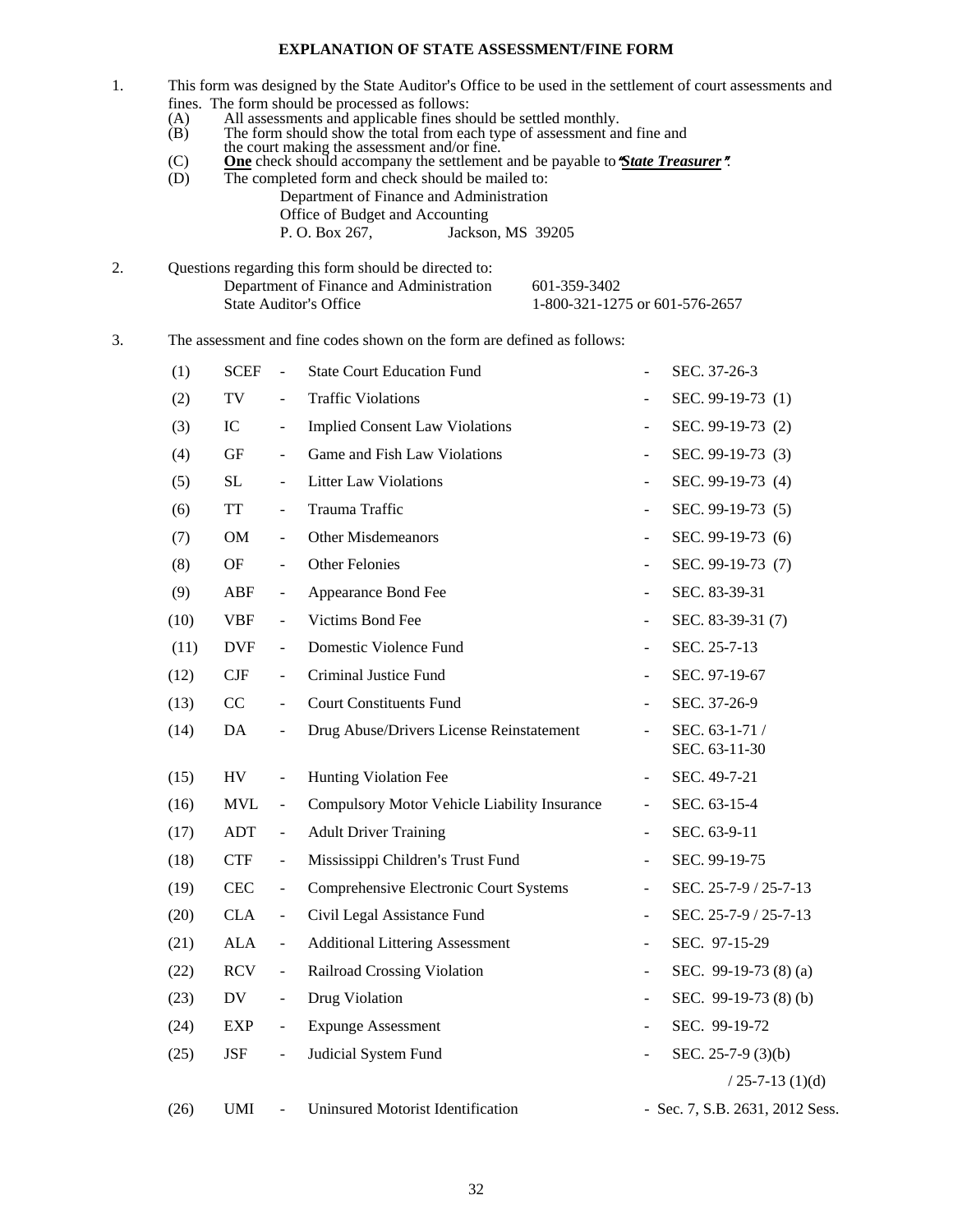### **COURT ASSESSMENT SETTLEMENT FORM MISSISSIPPI DEPARTMENT OF PUBLIC SAFETY**

#### **=================================================== SPECIAL ASSESSMENTS**

**===================================================** 

Submit to: **Mississippi Department of Public Safety** 

 **Comptroller's Office Post Office Box 958 Jackson, Mississippi 39205-0958** 

COUNTY **OR** MUNICIPALITY OF: \_\_\_\_\_\_\_\_\_\_\_\_\_\_\_\_\_\_\_\_\_\_\_\_\_

FOR THE MONTH & YEAR OF: \_\_\_\_\_\_\_\_\_\_\_\_\_\_\_\_\_\_\_\_\_\_\_\_\_\_\_

|                                                                                                  | <b>COUNTY</b><br><b>OR CITY</b><br>$CODE$ | <b>CITY</b><br><b>COURT</b> | <b>CIRCUIT/</b><br><b>COUNTY</b><br><b>COURT</b> | <b>JUSTICE</b><br><b>COURT</b> | <b>CHANCERY</b><br><b>COURT</b> | <b>TOTAL</b><br><b>ASSESTS</b><br><b>COLLECTED</b> | <b>LESS 1%</b><br><b>ADMIN. FEE</b><br>(For DPS use only) | <b>TOTAL</b><br><b>PARTICIPANT</b><br><b>DEPOSIT</b> (For<br>DPS use only) |
|--------------------------------------------------------------------------------------------------|-------------------------------------------|-----------------------------|--------------------------------------------------|--------------------------------|---------------------------------|----------------------------------------------------|-----------------------------------------------------------|----------------------------------------------------------------------------|
| WCA-MHP<br>M.C.A. §63-9-31                                                                       | 900                                       |                             |                                                  |                                |                                 |                                                    |                                                           |                                                                            |
| WCA-LOCAL<br>M.C.A. §63-9-31                                                                     |                                           |                             |                                                  |                                |                                 |                                                    |                                                           |                                                                            |
| <b>SUB-TOTAL</b><br>FOR ALL WCA<br><b>COLLECTIONS</b><br><b>DPS FUND 3747</b>                    |                                           |                             |                                                  |                                |                                 |                                                    |                                                           |                                                                            |
|                                                                                                  |                                           |                             |                                                  |                                |                                 |                                                    |                                                           |                                                                            |
| <b>CSLPA</b><br>M.C.A. §45-39-17<br>(CRIME STOPPERS)                                             |                                           |                             |                                                  |                                |                                 |                                                    |                                                           |                                                                            |
| <b>SUB-TOTAL</b><br><b>FOR ALL</b><br><b>CSLPA</b><br><b>COLLECTIONS</b><br><b>DPS FUND 3748</b> |                                           |                             |                                                  |                                |                                 |                                                    |                                                           |                                                                            |
|                                                                                                  |                                           |                             |                                                  |                                |                                 |                                                    |                                                           |                                                                            |
| <b>TOTAL WCA</b><br><b>AND CSLPA</b><br><b>COLLECTIONS</b><br><b>COMBINED</b>                    |                                           |                             |                                                  |                                |                                 |                                                    |                                                           |                                                                            |

DATE REPORT SUBMITTED:

SUBMITTED BY: TITLE:

TELEPHONE NUMBER: FAX:

*Codes and An Explanation of State Assessments are defined on the back of this form.* REVISED BY MDPS July 1, 2012 / special assessments.wpd